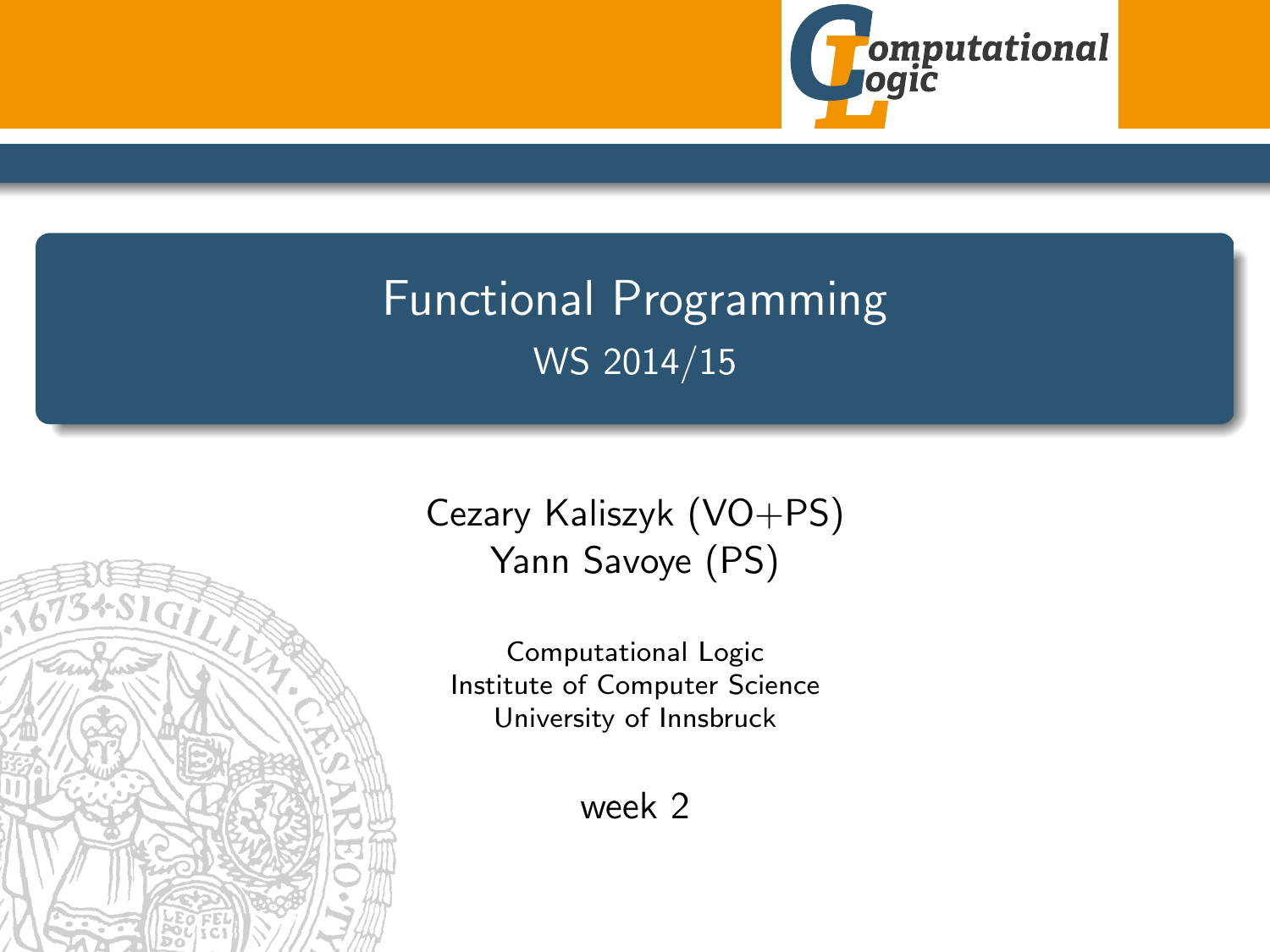### <span id="page-1-0"></span>**Overview**

#### • [Week 2 - Lists](#page-1-0)

- [Summary of Week 1](#page-2-0)
- [List Basics](#page-13-0)
- [List Functions](#page-18-0)
- **[Modules](#page-43-0)**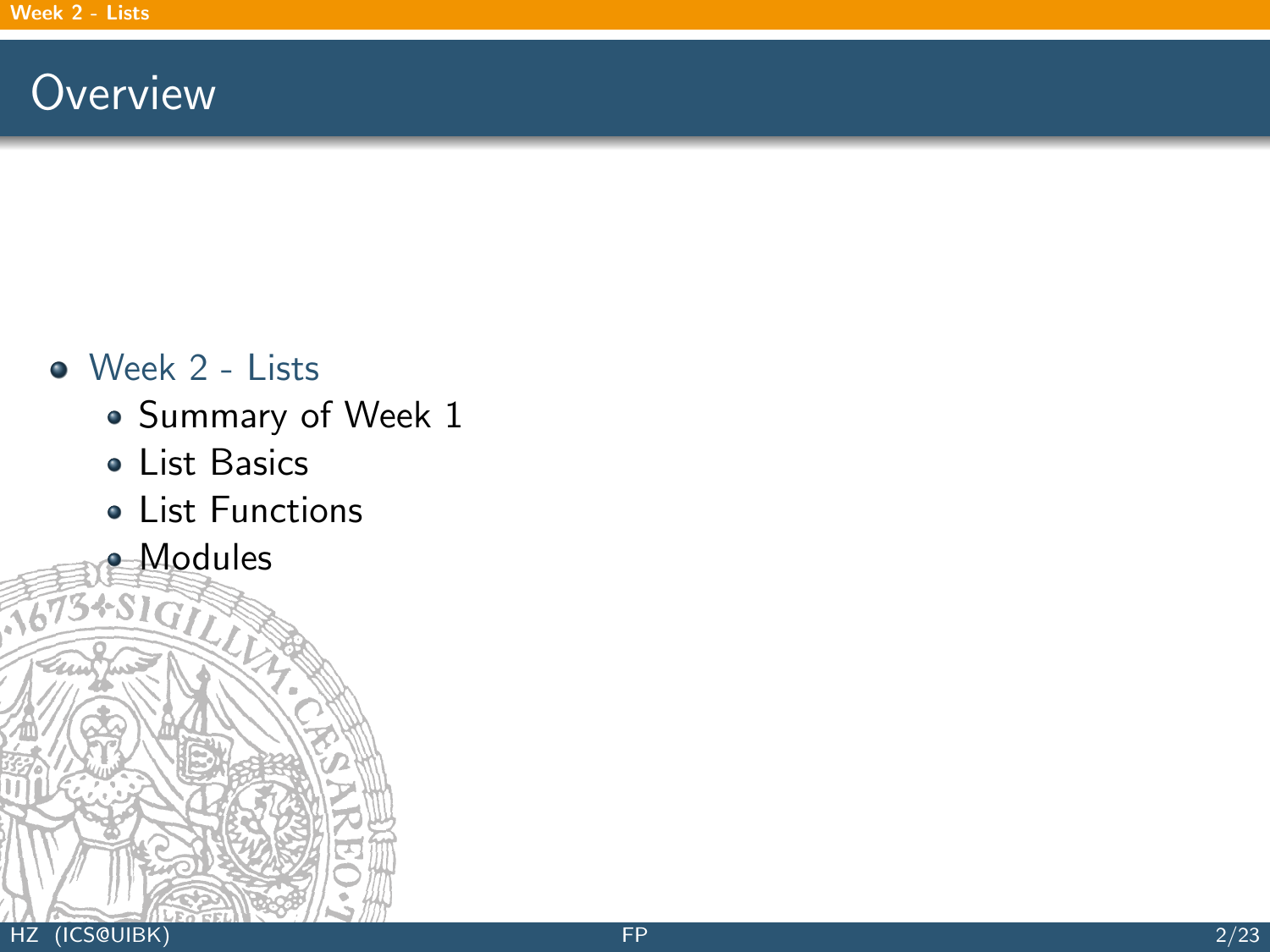### <span id="page-2-0"></span>**Overview**

#### • [Week 2 - Lists](#page-1-0)

### • [Summary of Week 1](#page-2-0)

[List Basics](#page-13-0)

[Modules](#page-43-0)

**• [List Functions](#page-18-0)**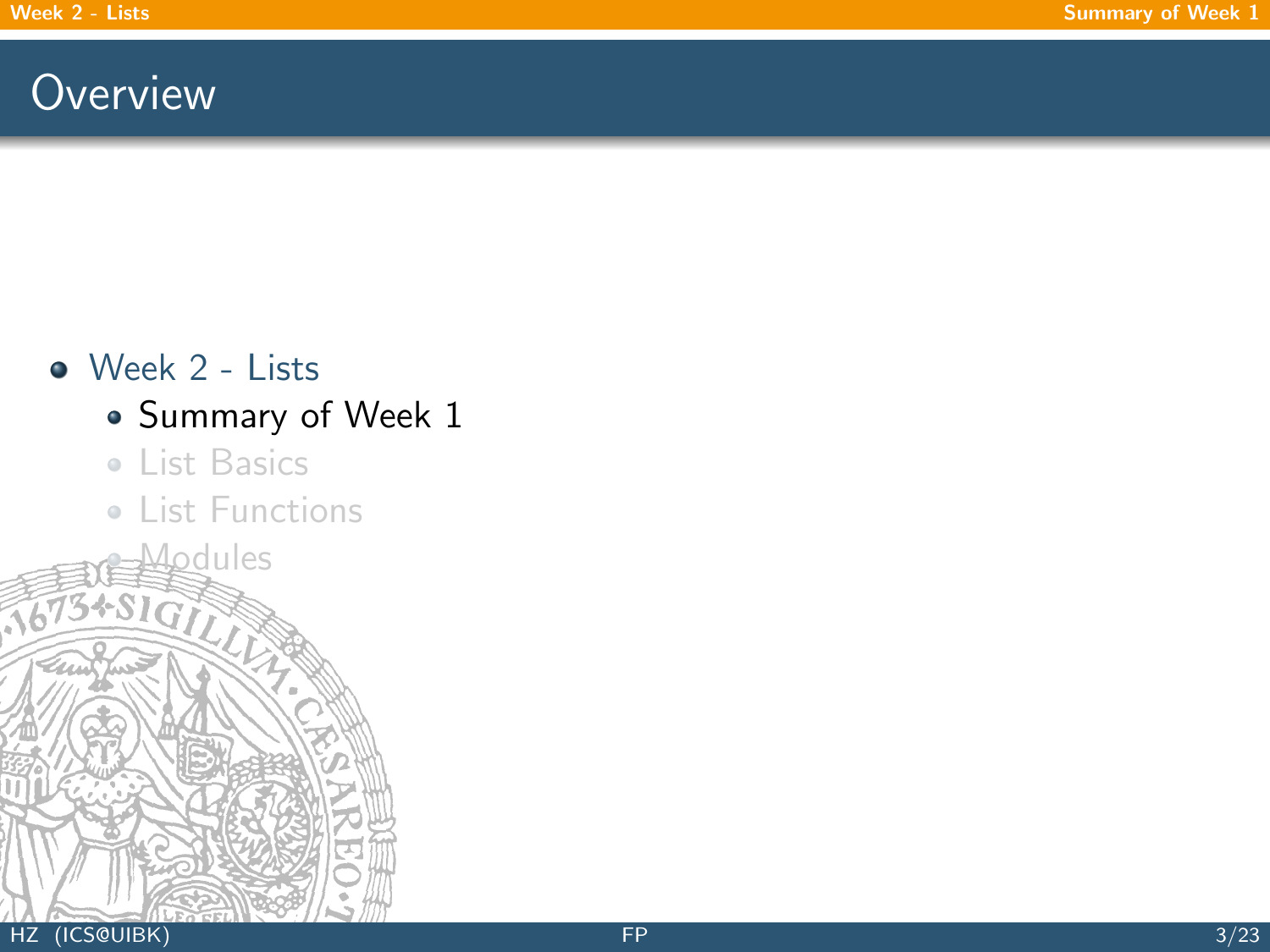#### type 'a mylist = Nil | Cons of ( 'a \* 'a mylist)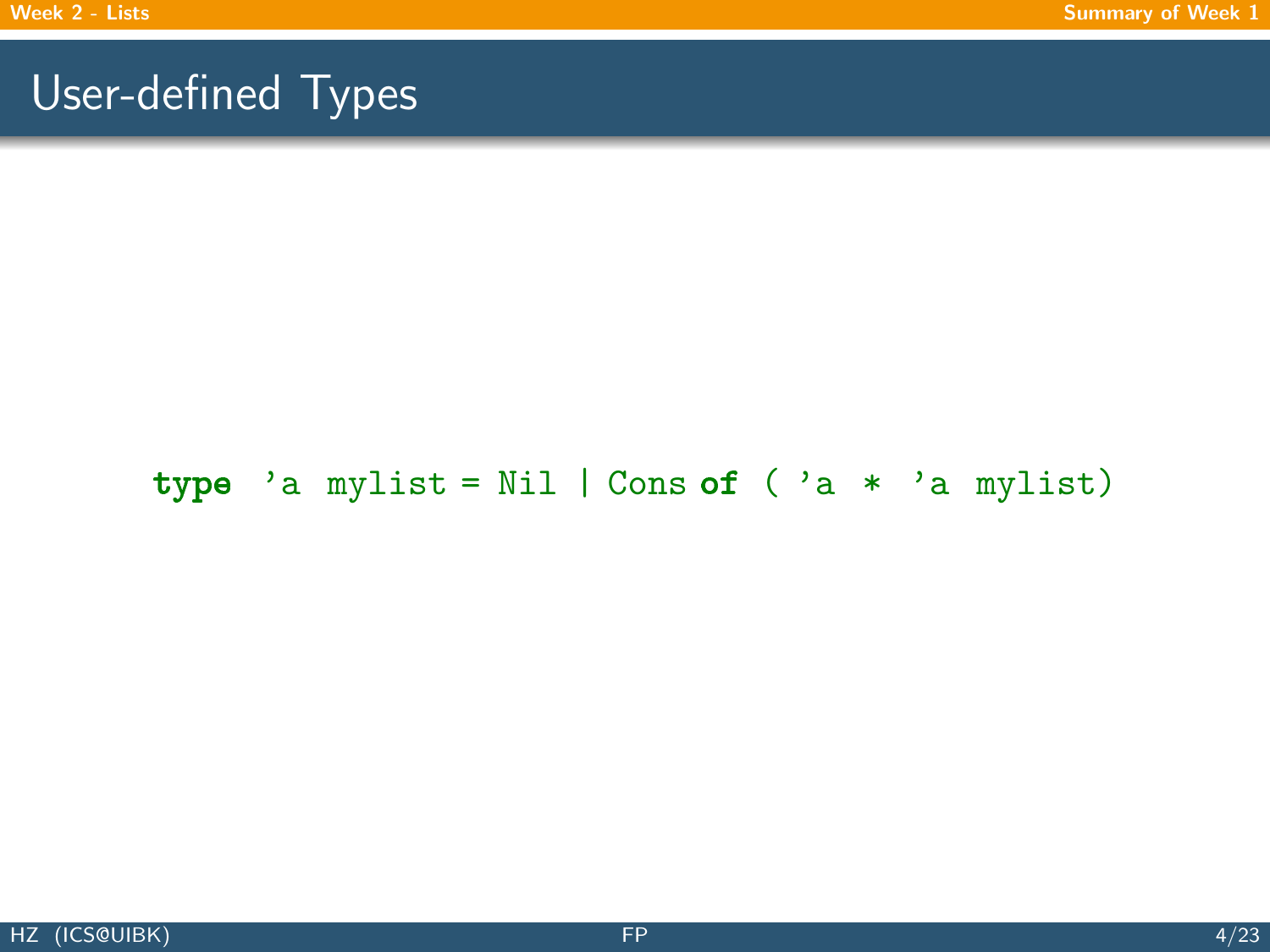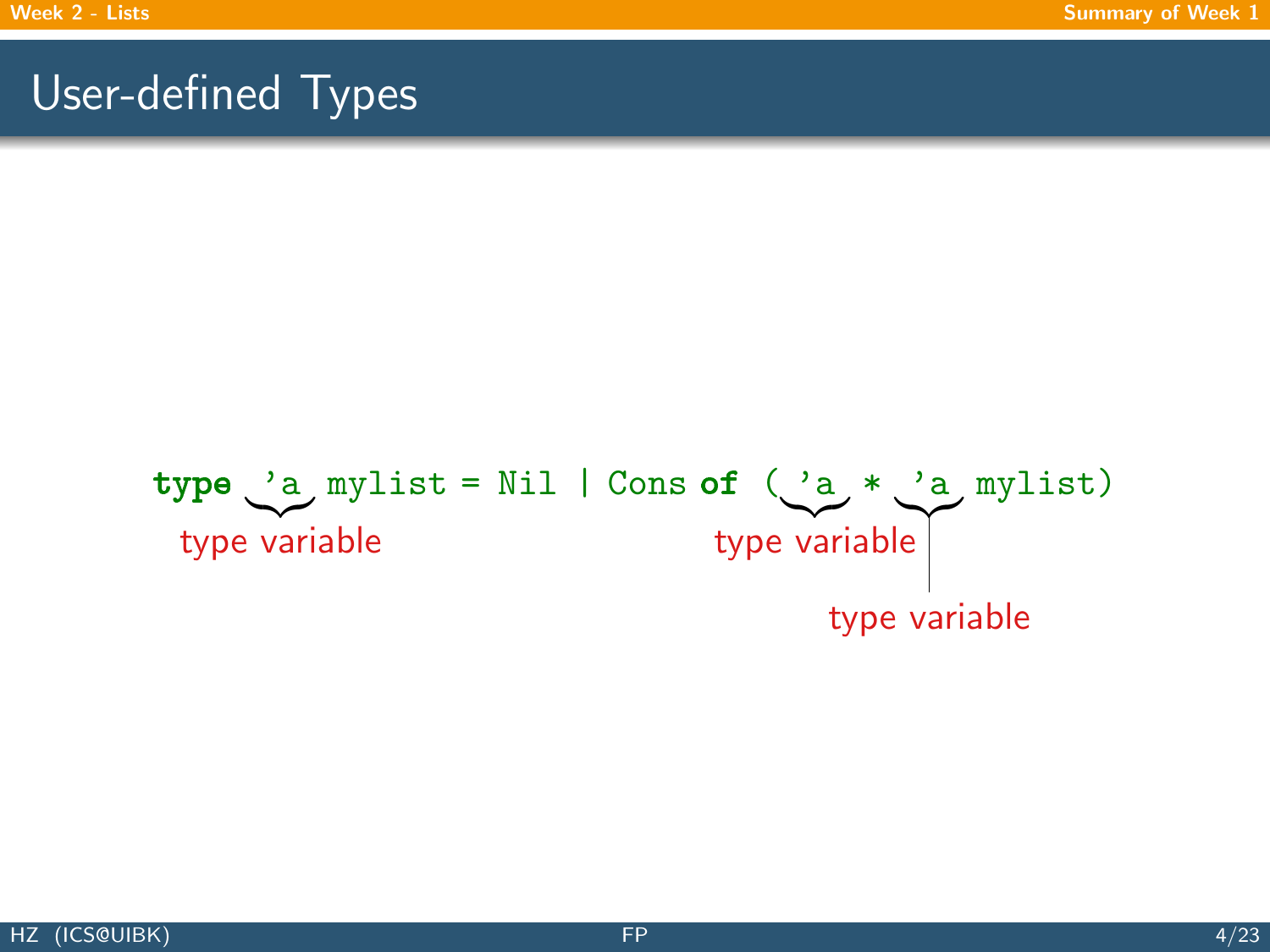### type 'a  $m$ ylist = Nil | Cons of ( 'a \* 'a mylist) user-defined type constructor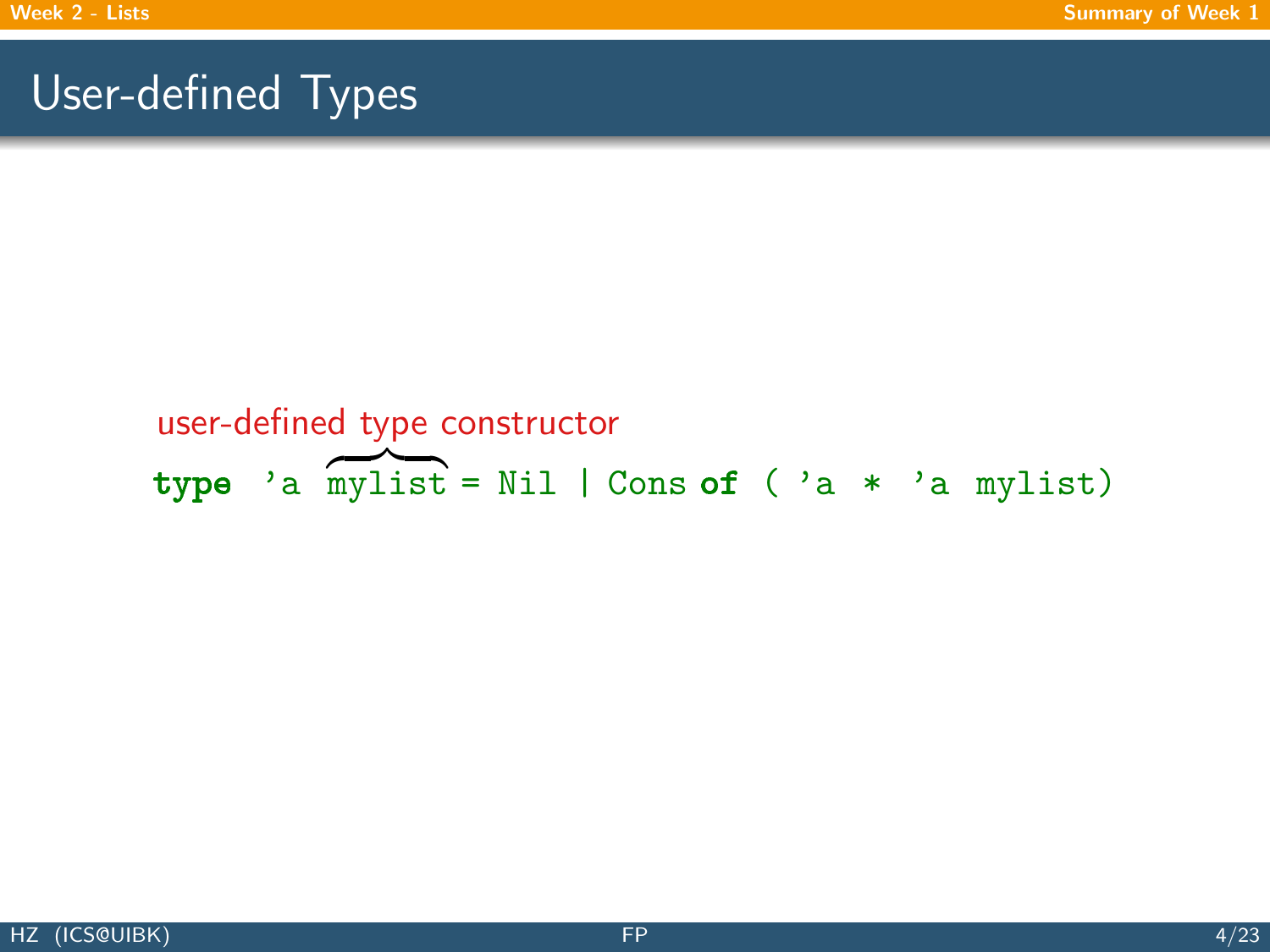

user-defined (data) constructor without argument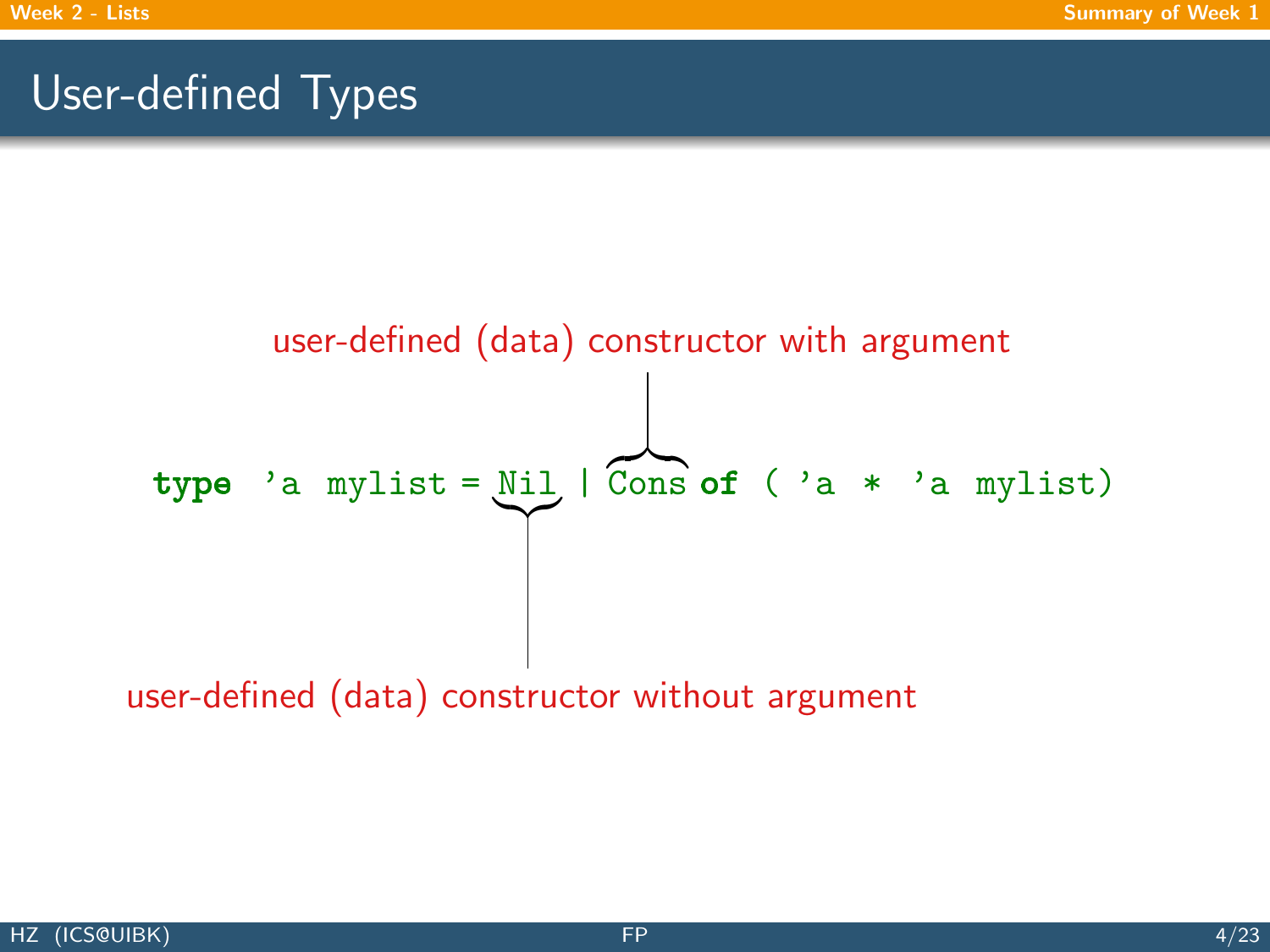### type 'a mylist = Nil | Cons of ( 'a \* 'a mylist) recursive definition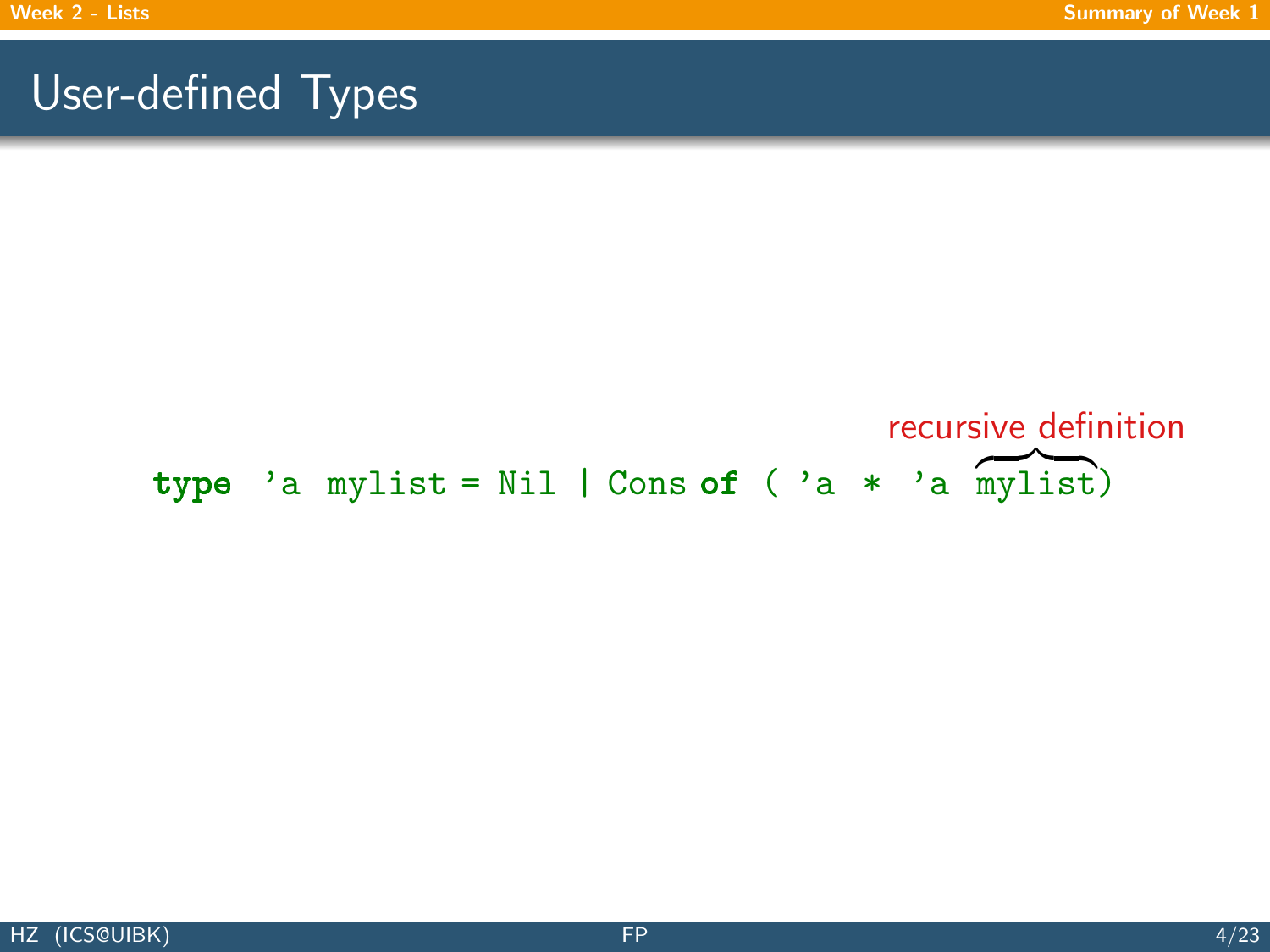## Recursion, Pattern Matching, and Currying

#### Example

```
let rec map (f, ls) = match ls with| Nil -> Nil
 | Cons(x,xs) \rightarrow Cons(f x,map(f,xs))
```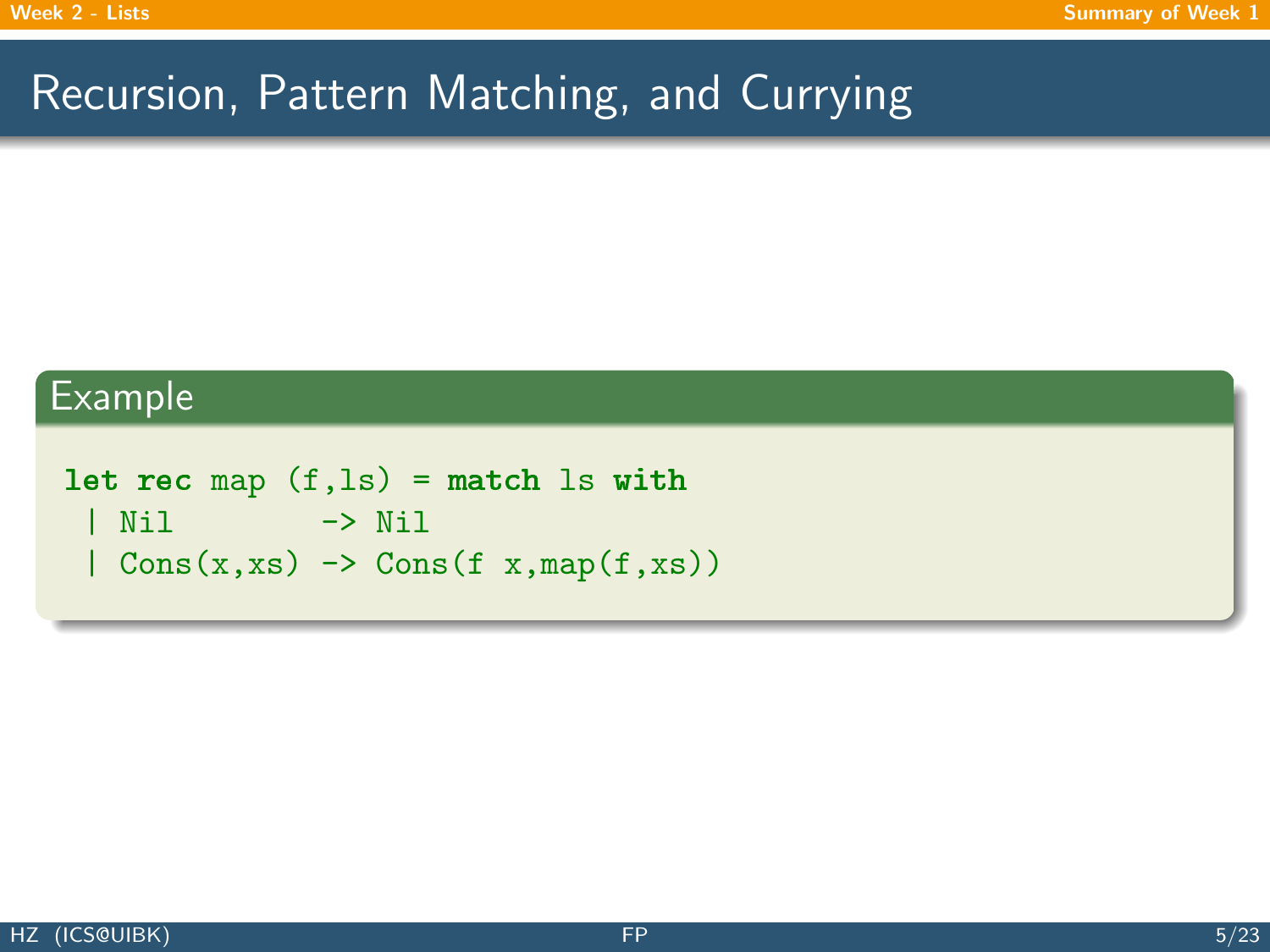## Recursion, Pattern Matching, and Currying (cont'd)

### Currying

```
let rec map f ls = match ls with
 | Nil -> Nil
 | Cons(x,xs) \rightarrow Cons(f x,map f xs)
```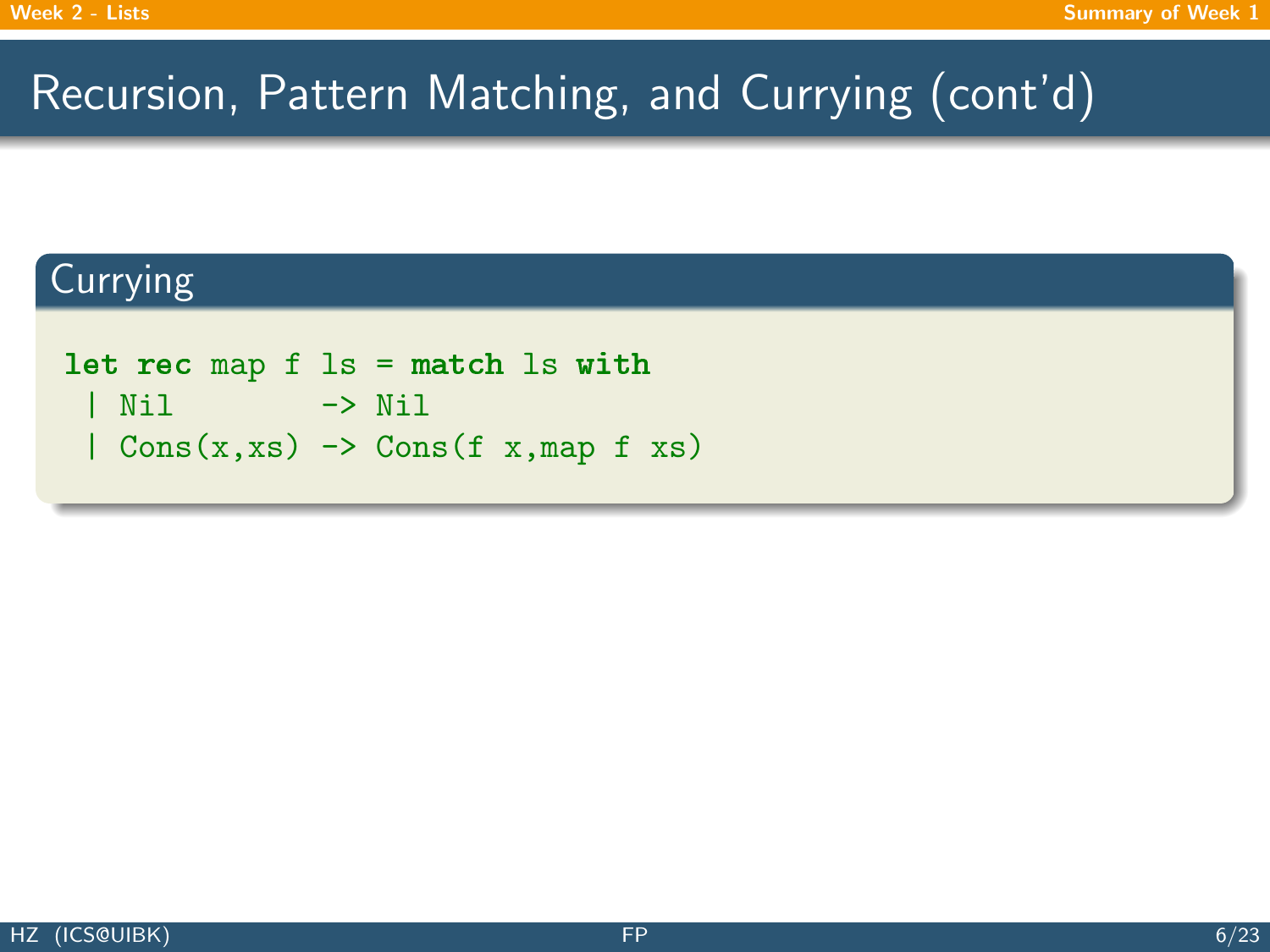# Recursion, Pattern Matching, and Currying (cont'd)

### **Currying**

```
let rec map f ls = match ls with
 | Nil -> Nil
 | Cons(x,xs) \rightarrow Cons(f x,map f xs)
```
#### Syntactic Sugar

```
let rec map f = function| [] -> []
 \vert x::xs \rightarrow f x::map f xs
```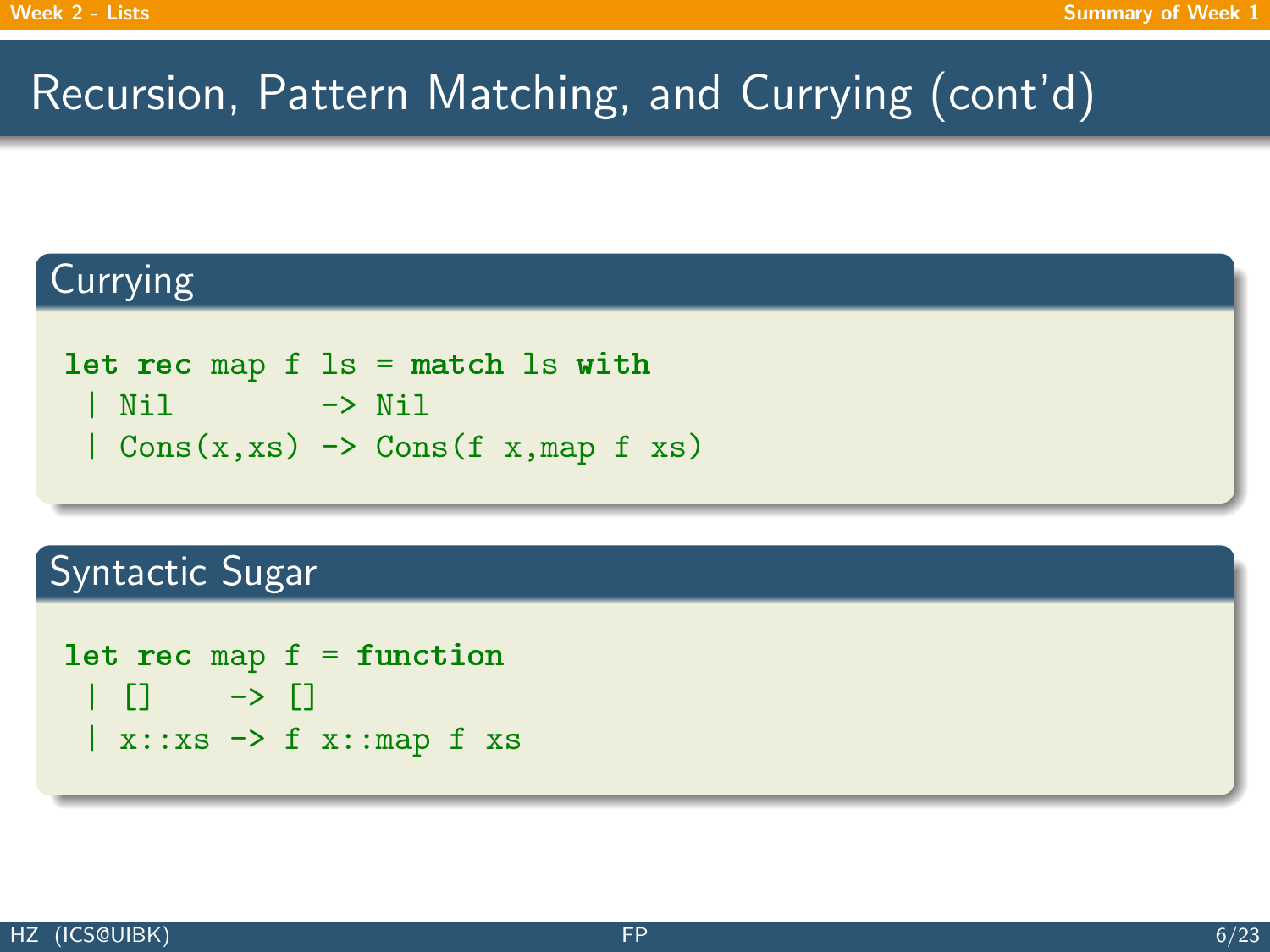### **Overview**

#### [Week 2 - Lists](#page-1-0)

- [Summary of Week 1](#page-2-0)
- [List Basics](#page-13-0)

**[Modules](#page-43-0)** 

**• [List Functions](#page-18-0)**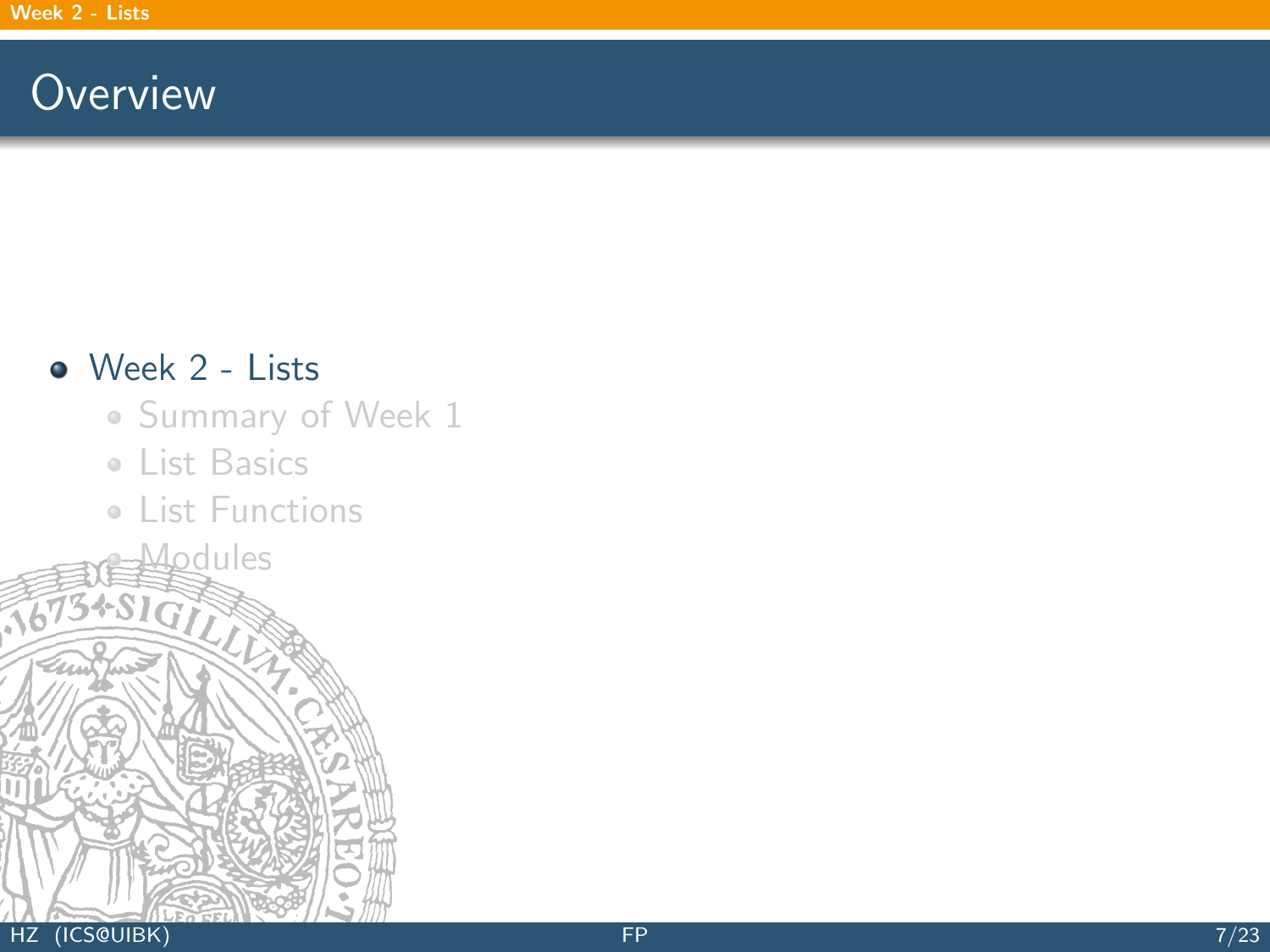## This Week

#### Practice I

OCaml introduction, lists, strings, trees

#### Theory I

lambda-calculus, evaluation strategies, induction, reasoning about functional programs

### Practice II

efficiency, tail-recursion, combinator-parsing, dynamic programming

#### Theory II

type checking, type inference

### Advanced Topics

lazy evaluation, infinite data structures, monads, . . .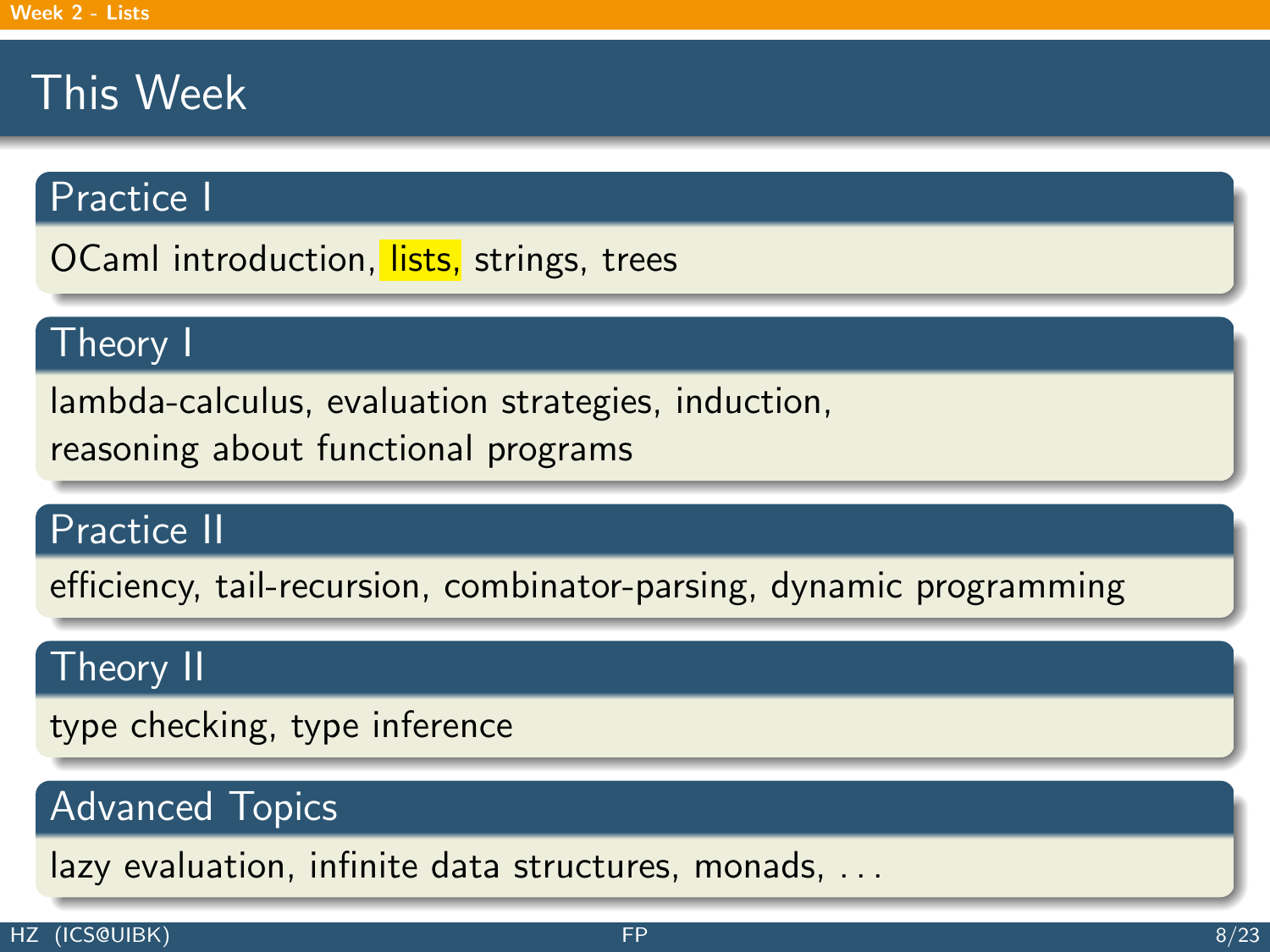### <span id="page-13-0"></span>**Overview**

#### • [Week 2 - Lists](#page-1-0)

#### • [Summary of Week 1](#page-2-0)

#### [List Basics](#page-13-0)

[Modules](#page-43-0)

**• [List Functions](#page-18-0)**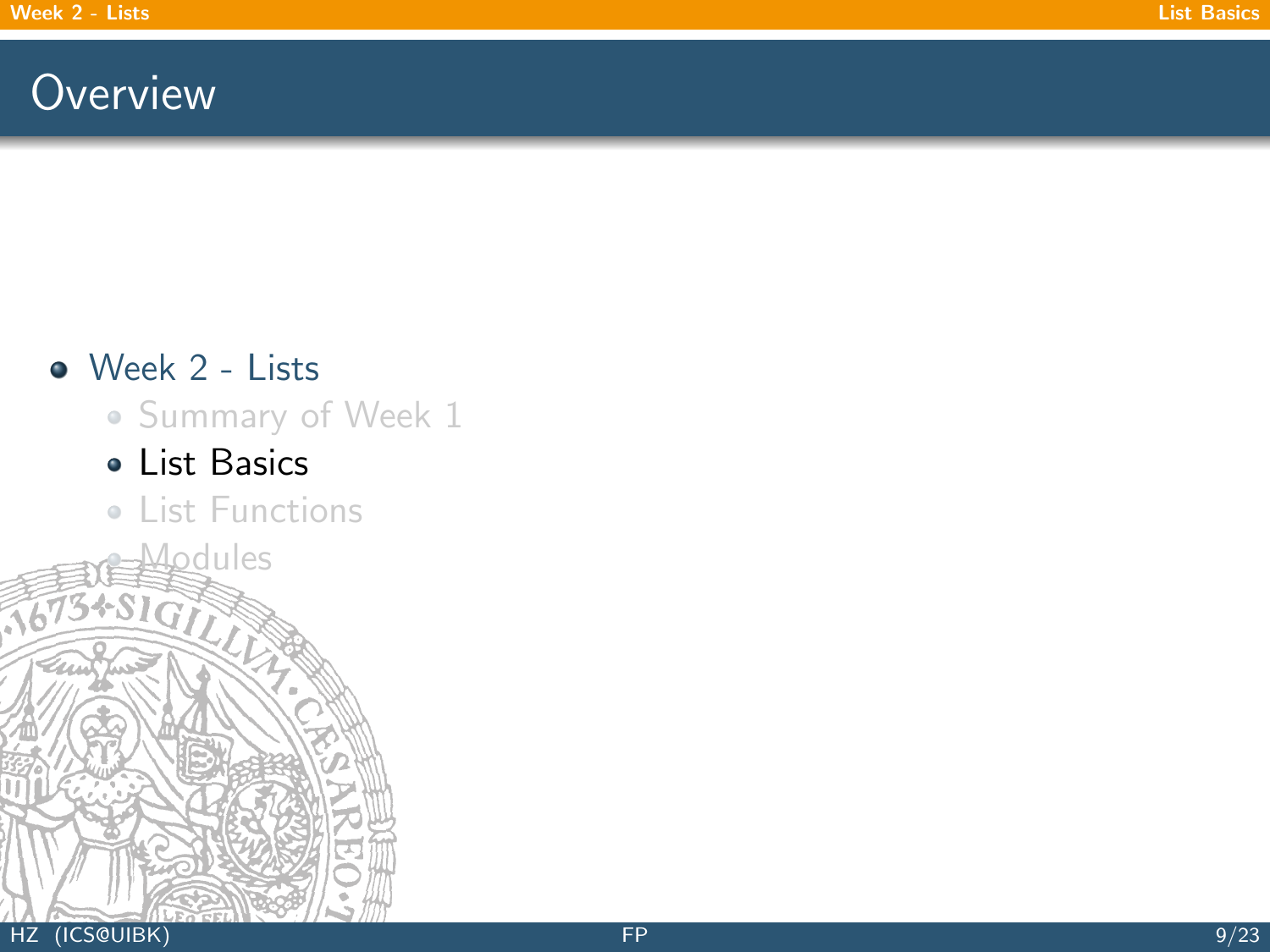$$
\text{type 'a list} = [] | (:) \text{ of ('a * 'a list)}
$$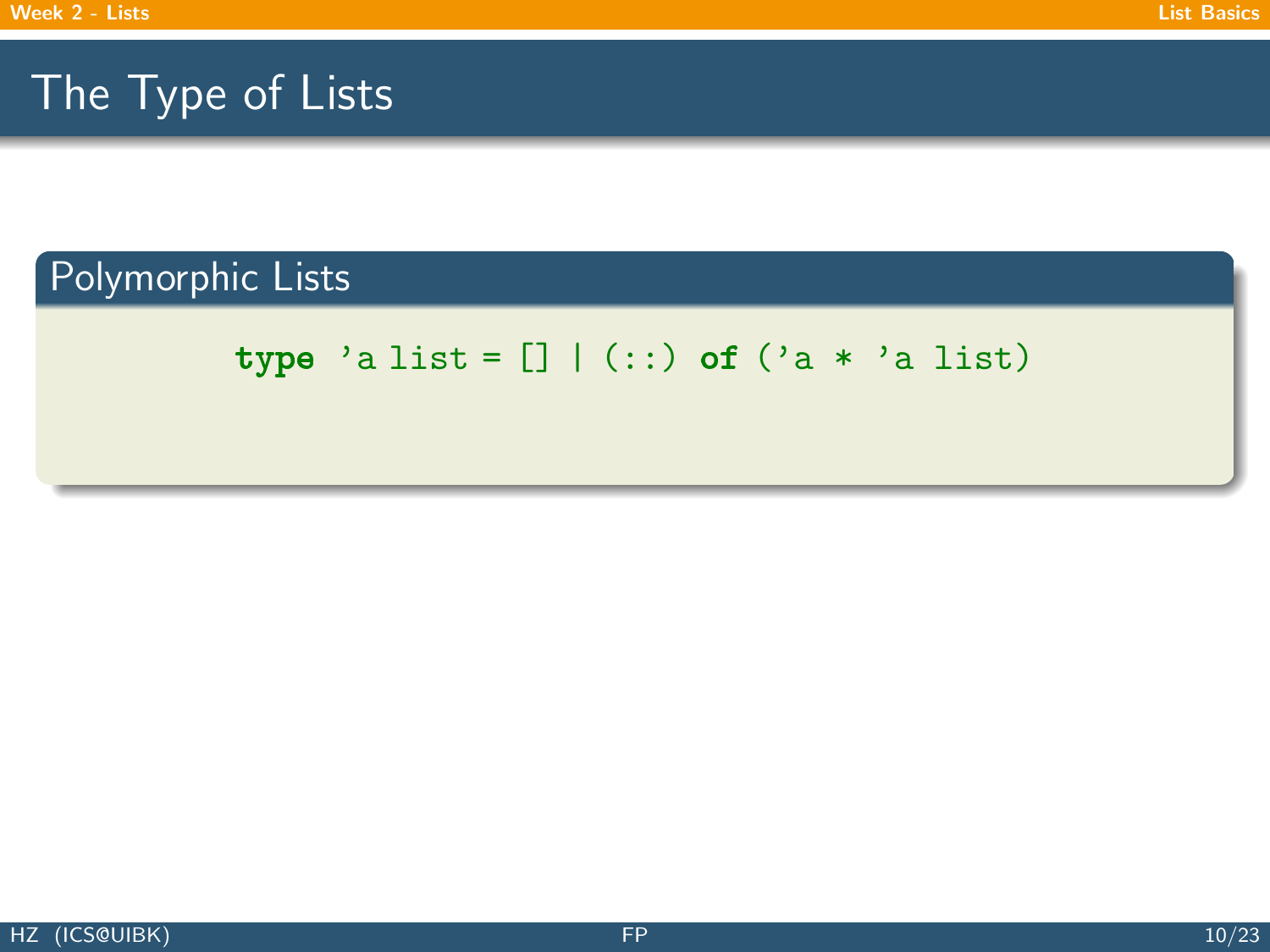$$
\text{type 'a list} = [] | (:) \text{ of ('a * 'a list)}
$$
\n
$$
\text{predefined type}
$$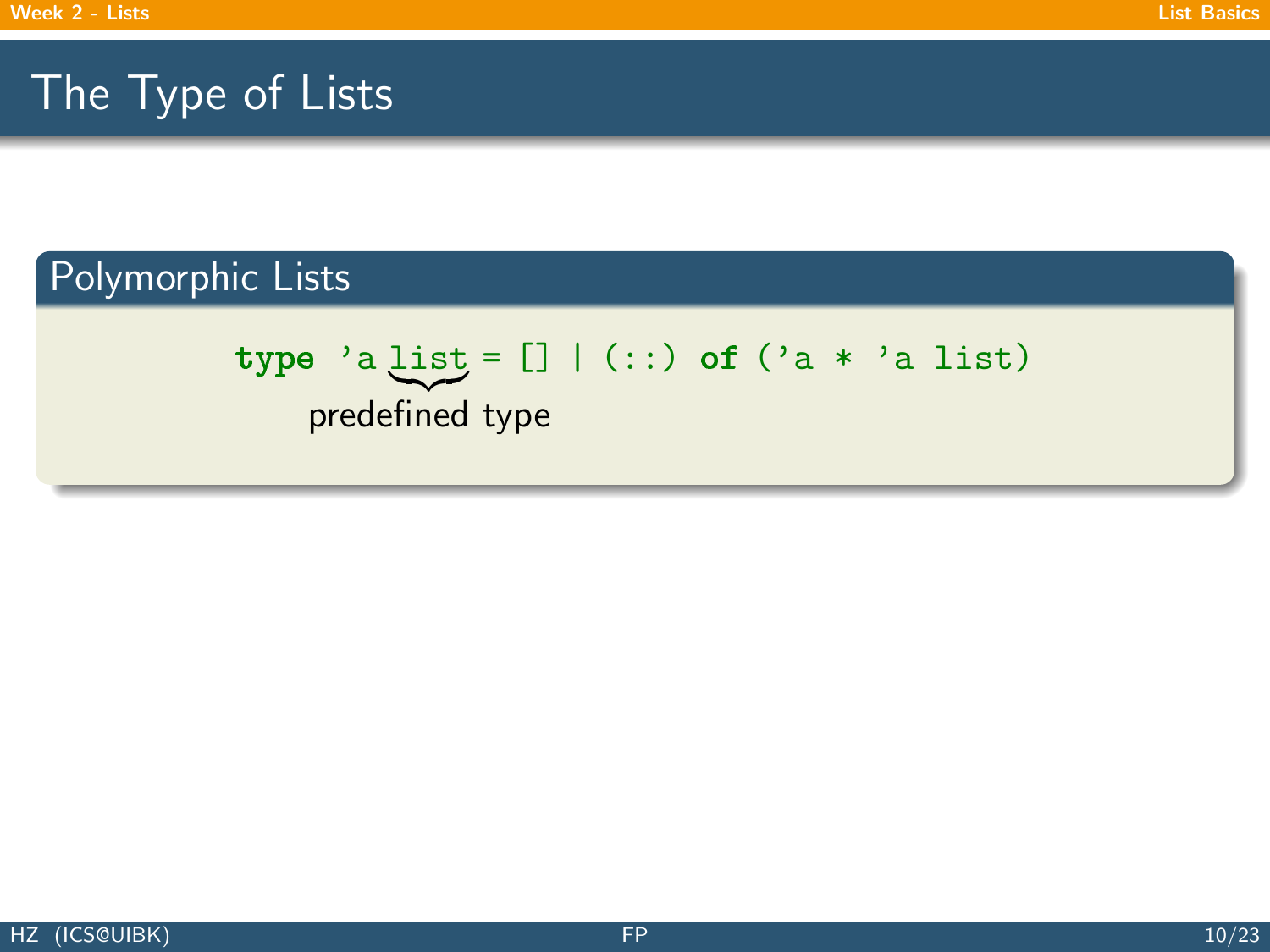type 'a list = [] | 
$$
(::)
$$
 of ('a \* 'a list)  
infix 'cons'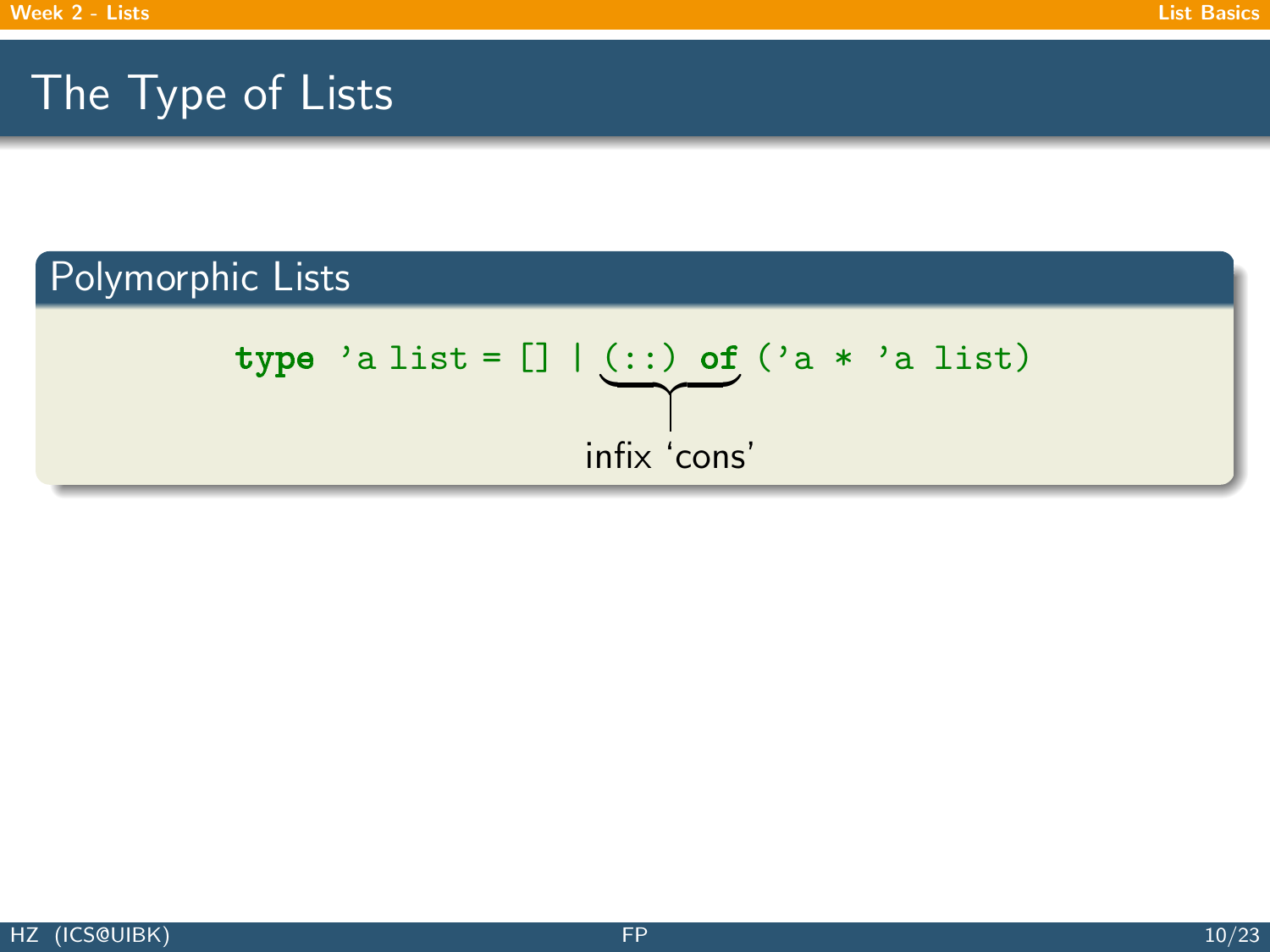$$
\text{type 'a list} = [] | (:) \text{ of ('a * 'a list)}
$$

| Example                |                             |                                  |                           |  |
|------------------------|-----------------------------|----------------------------------|---------------------------|--|
| [true;false] bool list |                             |                                  | $[(3,2)]$ (int * int)list |  |
| $[1;3;5;7]$ int list   |                             |                                  | $\Box$ 'a list            |  |
|                        | $[\cdot a'; 'b']$ char list | $2::3::[]$ int list              |                           |  |
|                        | $['str"; "w"]$ string list  | $'\text{a'}::[\n' b']$ char list |                           |  |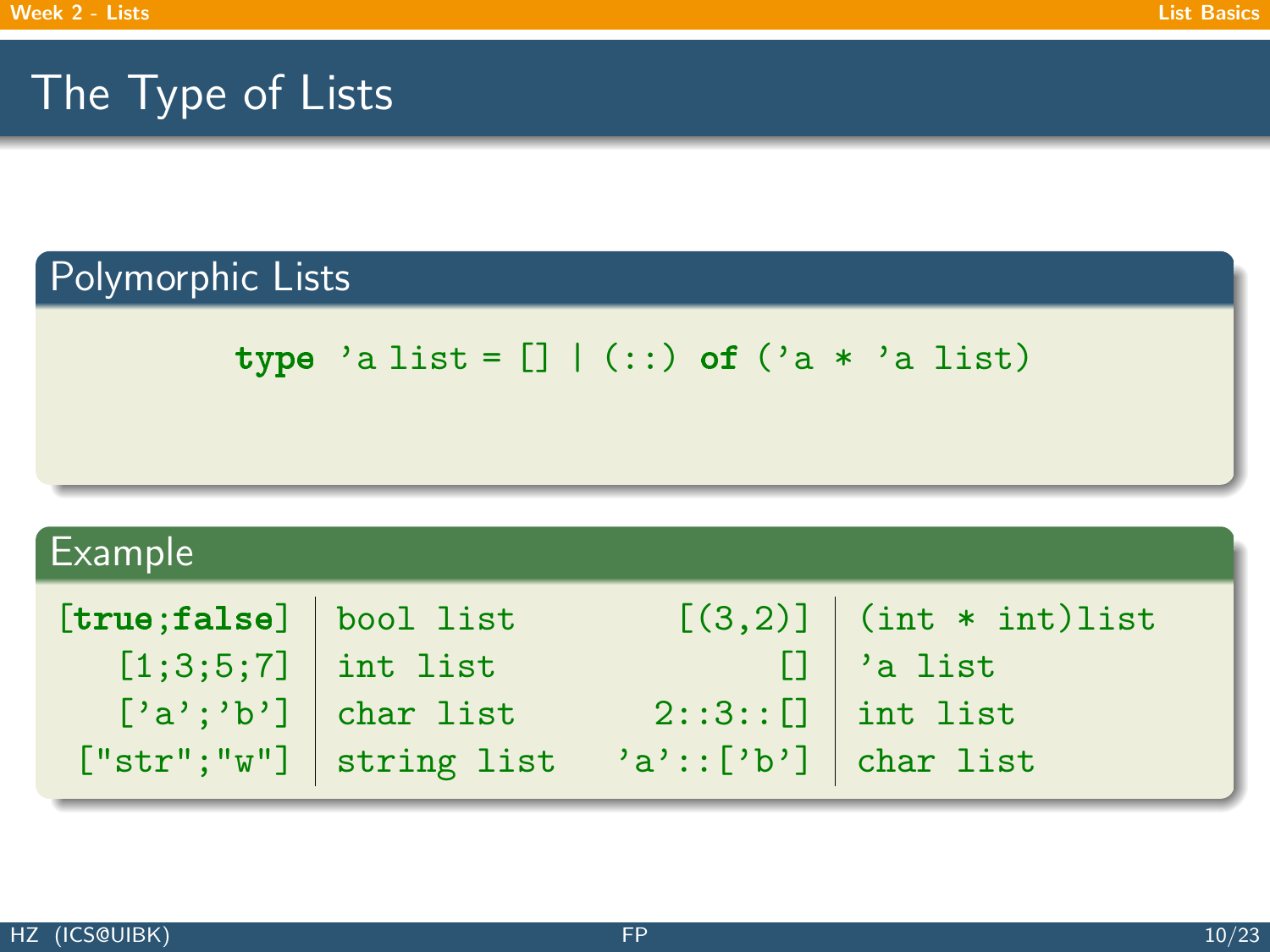## <span id="page-18-0"></span>**Overview**

### [Week 2 - Lists](#page-1-0)

- [Summary of Week 1](#page-2-0)
- [List Basics](#page-13-0)

**[Modules](#page-43-0)** 

[List Functions](#page-18-0)

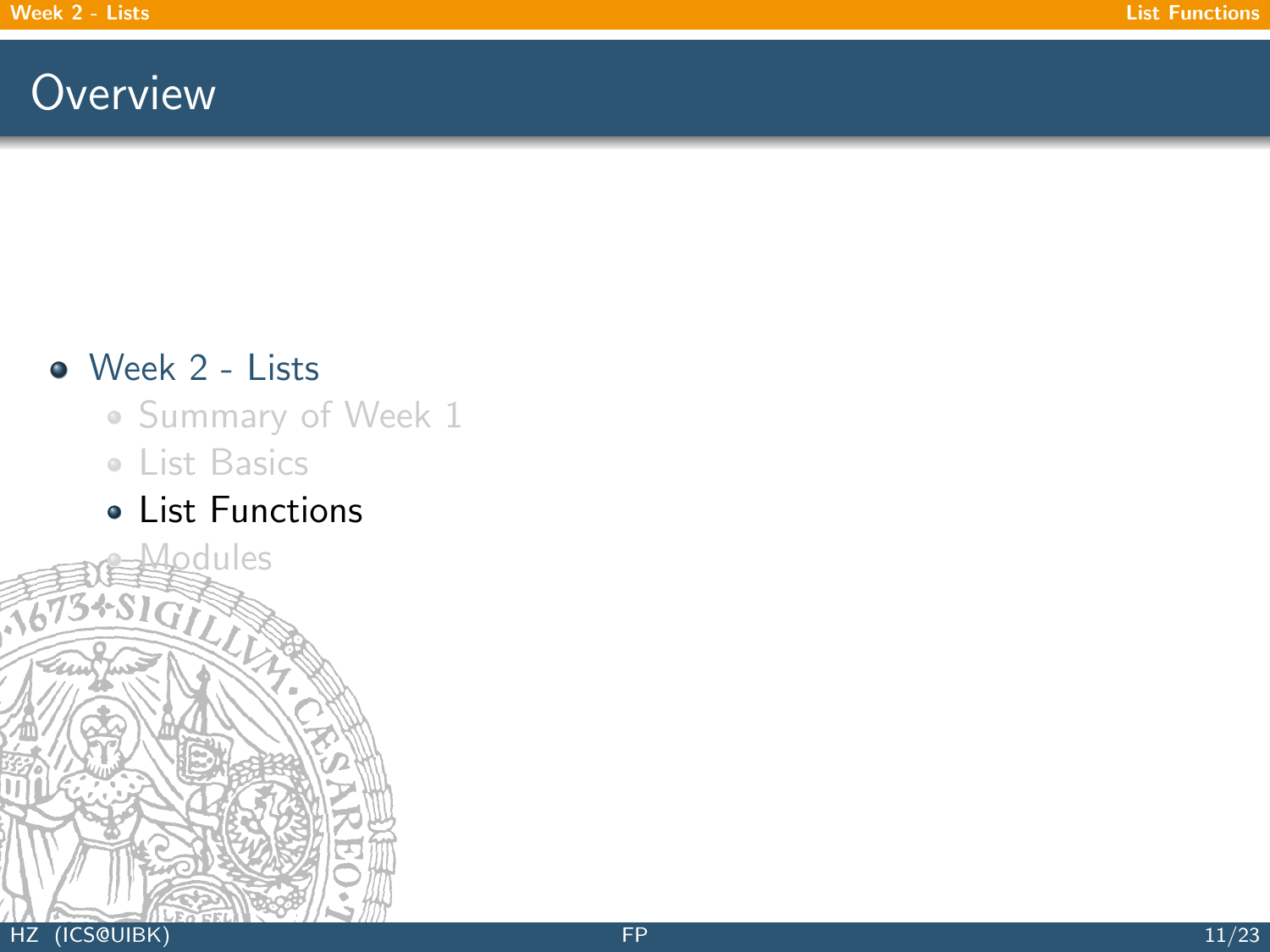## Accessing List Elements - Selectors

let hd = function x::\_ -> x | \_ -> failwith "empty list" let tl = function \_::xs -> xs | \_ -> failwith "empty list"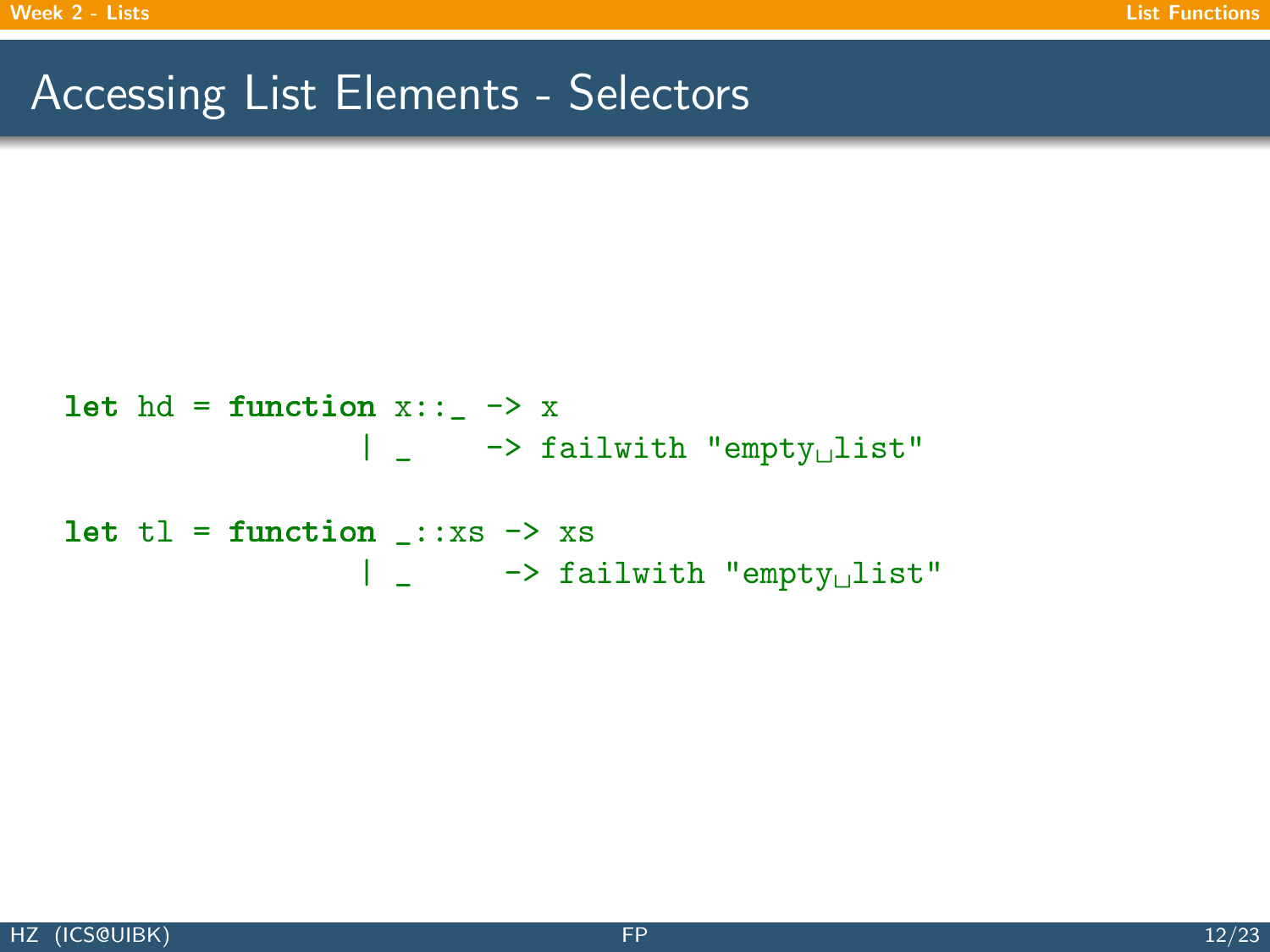### Example (Append)

```
let rec (0) xs ys = match xs with [] -> ys
                                        \vert x::xs \rightarrow x::(xs \circ ys)
```
- this function has type 'a list -> 'a list -> 'a list
- hence it is polymorphic (in  $xs$  and  $ys$ )

```
[1;2] @ [3;4]
```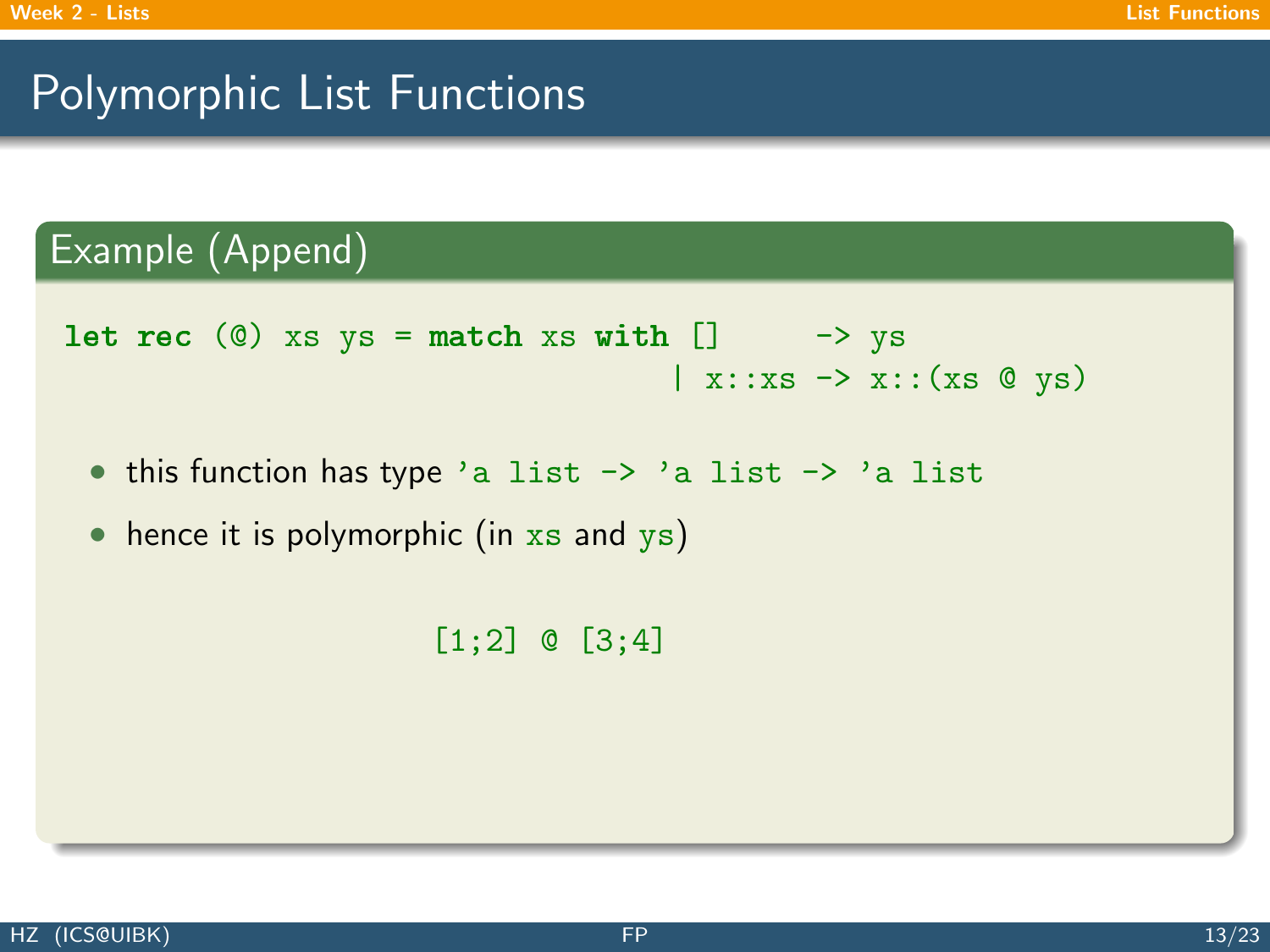### Example (Append)

```
let rec (0) xs ys = match xs with [] -> ys
                                        \vert x::xs \rightarrow x::(xs \circ ys)
```
• this function has type 'a list -> 'a list -> 'a list

• hence it is polymorphic (in  $xs$  and  $ys$ )

 $[1;2]$  @  $[3;4]$  $\rightarrow$  1:: ([2] © [3;4])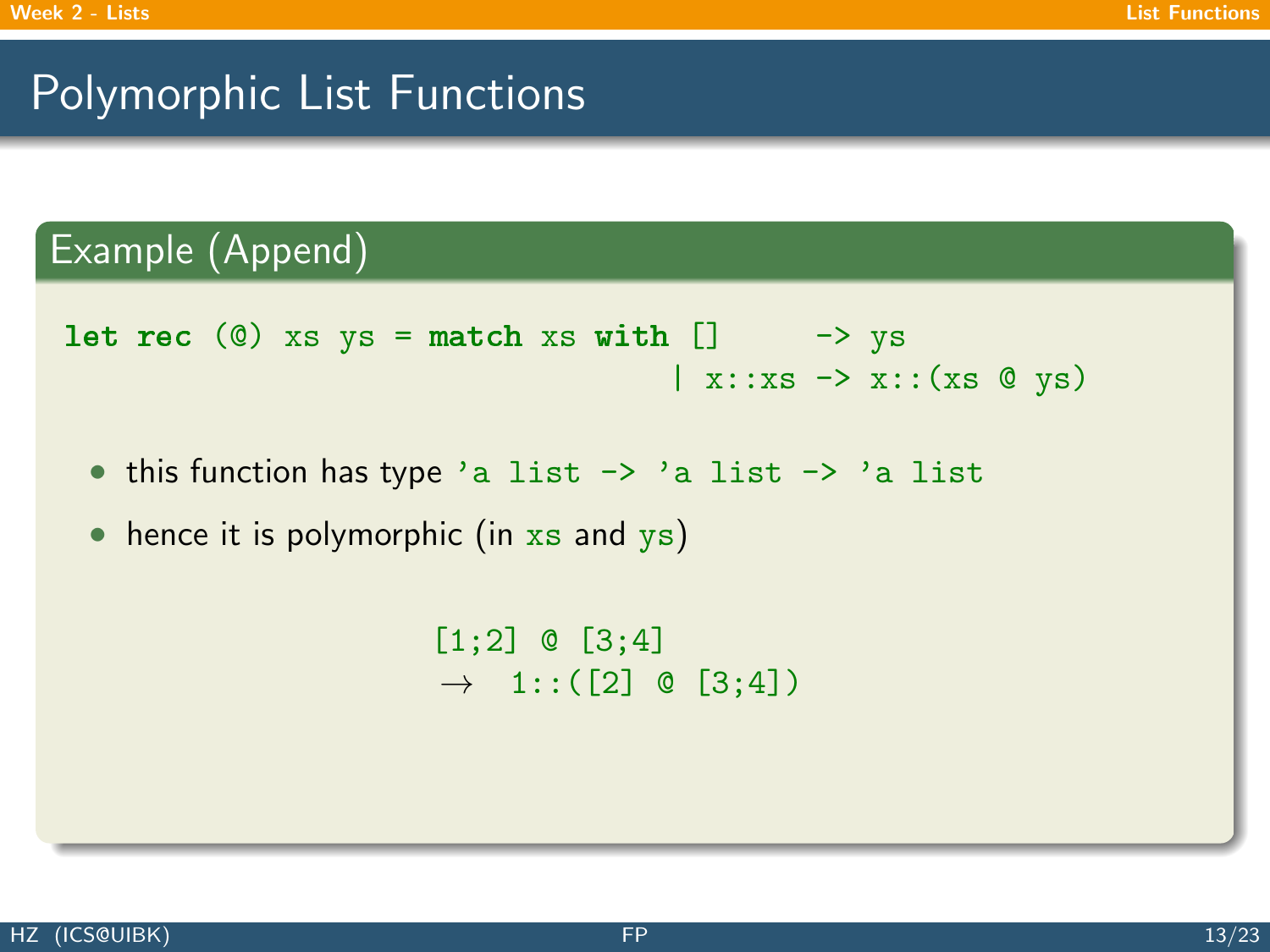### Example (Append)

```
let rec (0) xs ys = match xs with [] -> ys
                                        \vert x::xs \rightarrow x::(xs \circ ys)
```
• this function has type 'a list -> 'a list -> 'a list

• hence it is polymorphic (in  $xs$  and  $ys$ )

 $[1;2]$  @  $[3;4]$  $\rightarrow$  1:: ([2] @ [3;4])  $\rightarrow$  1::2::([] @ [3;4])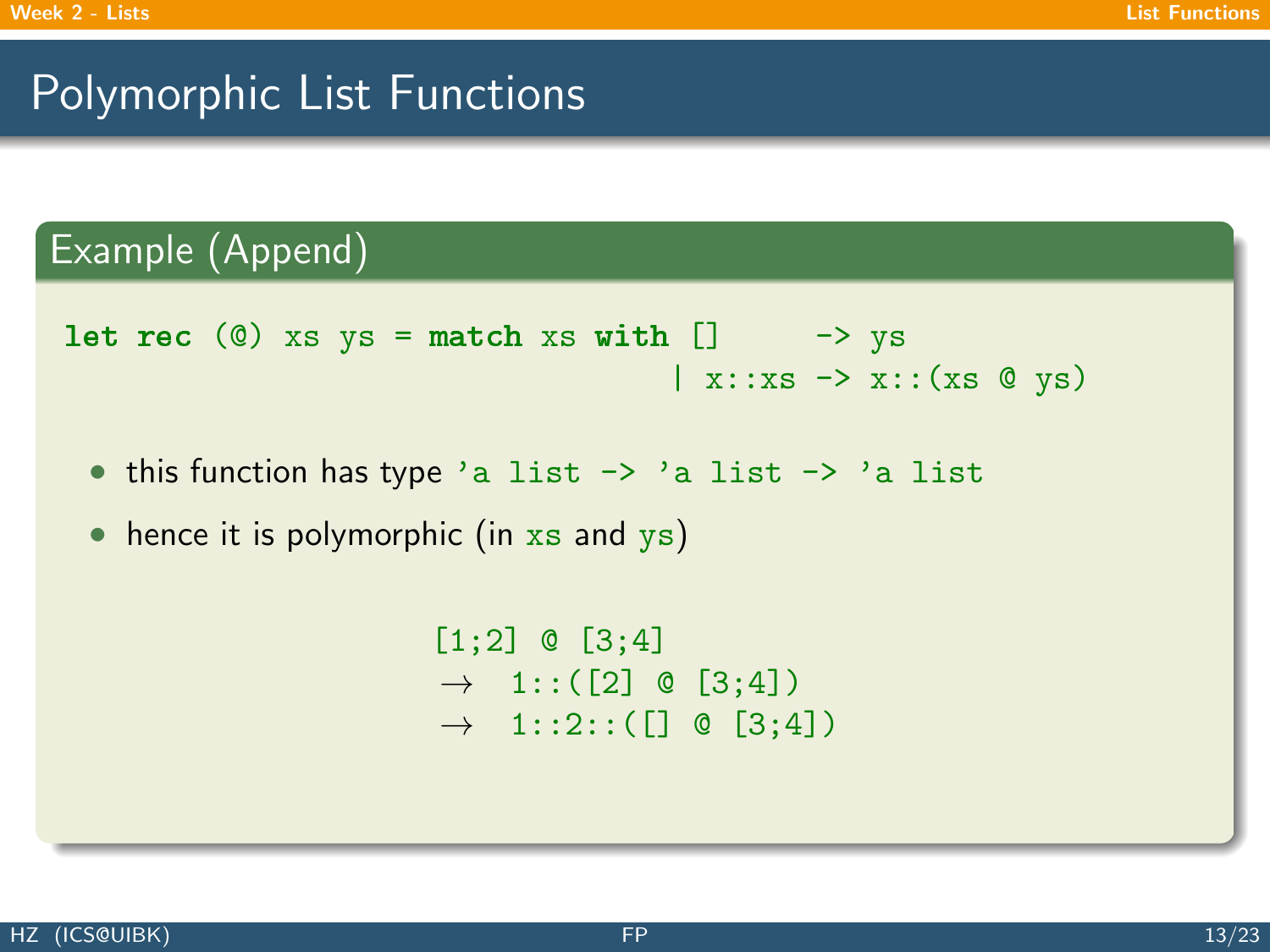### Example (Append)

```
let rec (0) xs ys = match xs with [] -> ys
                                        \vert x::xs \rightarrow x::(xs \circ ys)
```
• this function has type 'a list -> 'a list -> 'a list

 $\bullet$  hence it is polymorphic (in  $xs$  and  $ys$ )

```
[1;2] @ [3;4]\rightarrow 1:: ([2] © [3;4])
\rightarrow 1::2::([] @ [3;4])
\rightarrow 1::2::[3;4]
```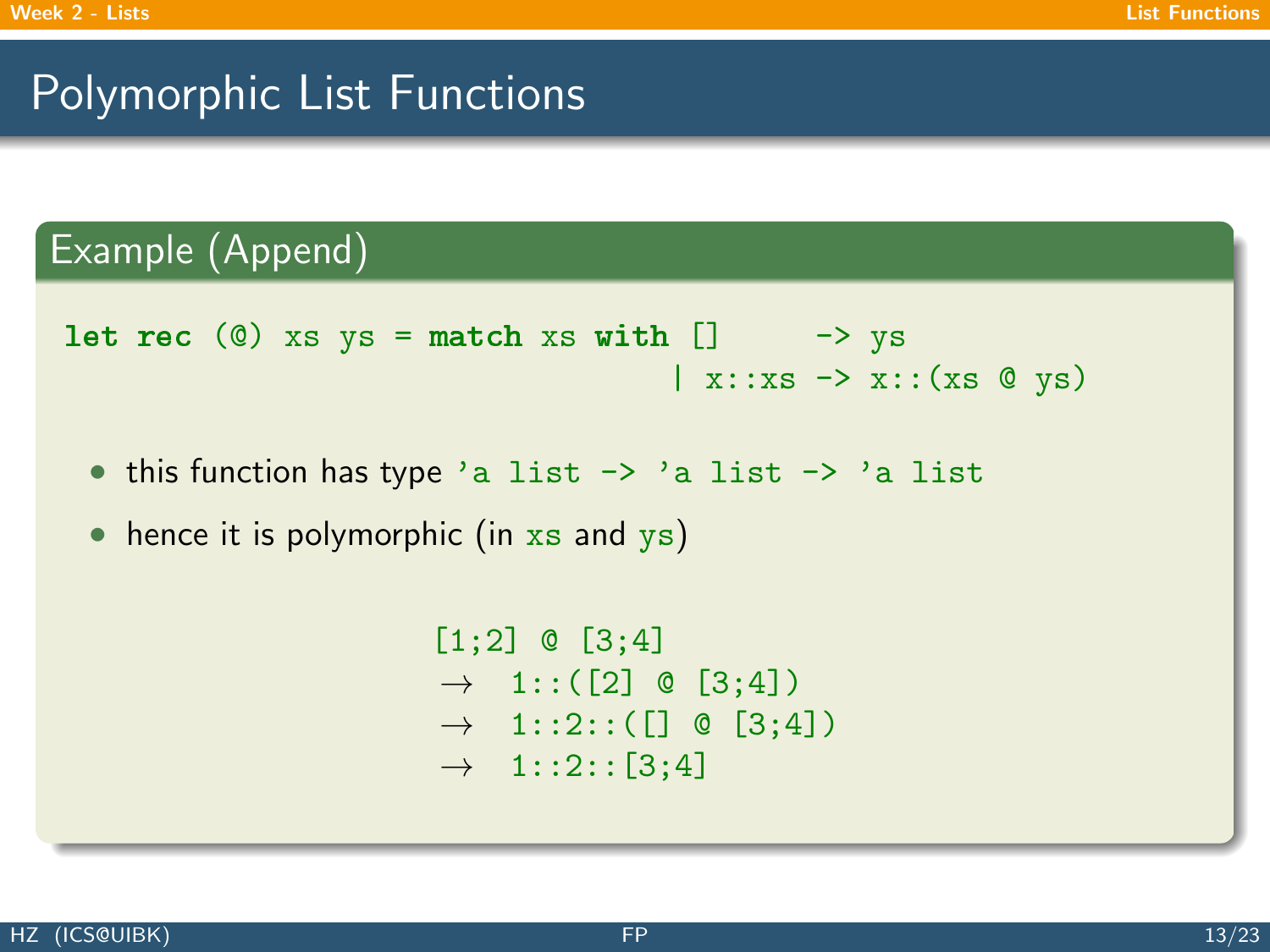### Example (Append)

```
let rec (0) xs ys = match xs with [] -> ys
                                        \vert x::xs \rightarrow x::(xs \circ ys)
```
• this function has type 'a list -> 'a list -> 'a list

 $\bullet$  hence it is polymorphic (in  $xs$  and  $ys$ )

```
[1;2] @ [3;4]\rightarrow 1:: ([2] © [3;4])
\rightarrow 1::2::([] @ [3;4])
\rightarrow 1::2::[3;4]
= [1;2;3;4]
```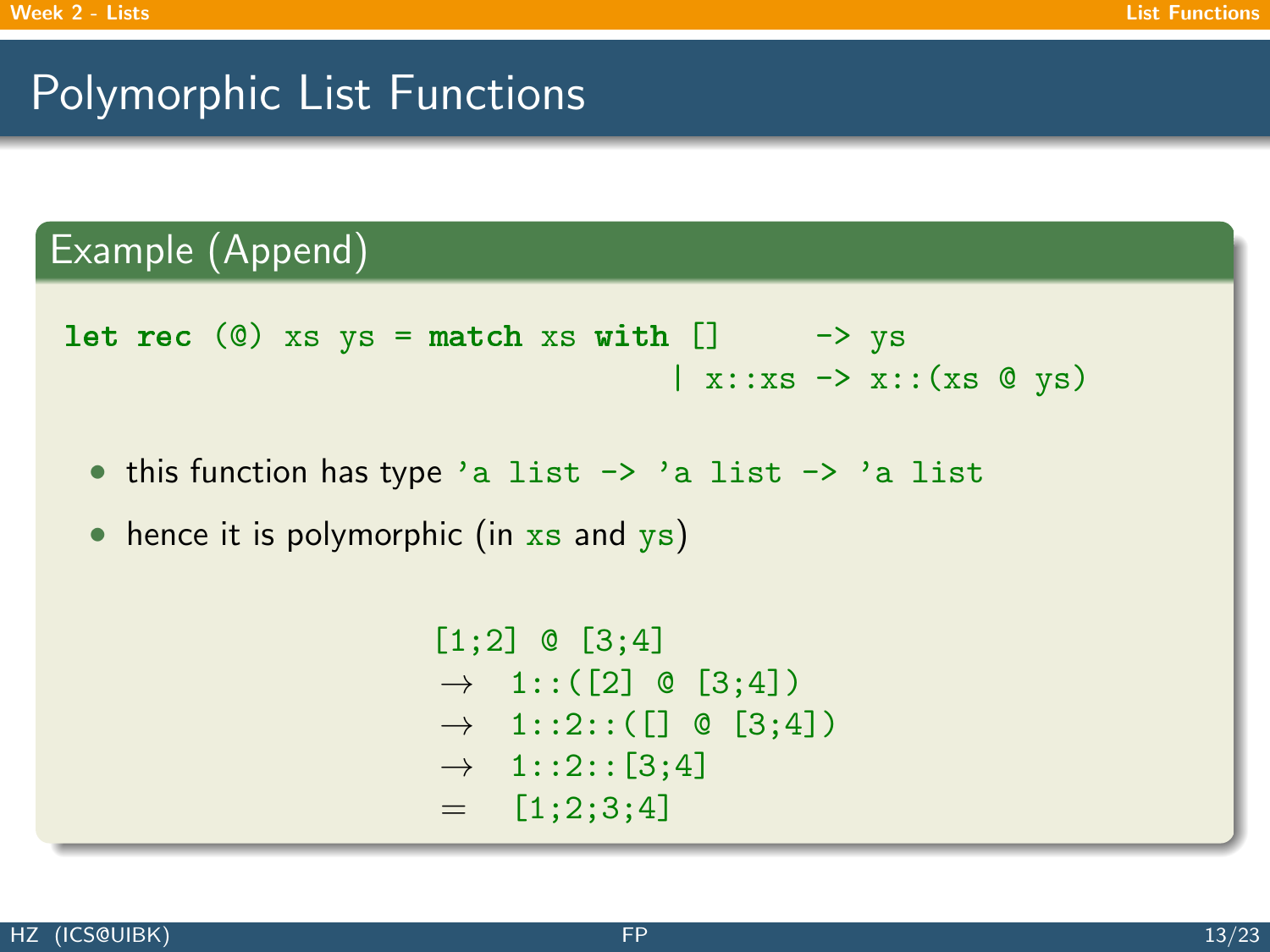```
let rec replicate n x =if n < 1 then [] else x::replicate (n-1) x
```
- this function has type int  $\rightarrow$  'a  $\rightarrow$  'a list
- hence it is polymorphic (in  $x$ )

```
replicate 2 'c'
```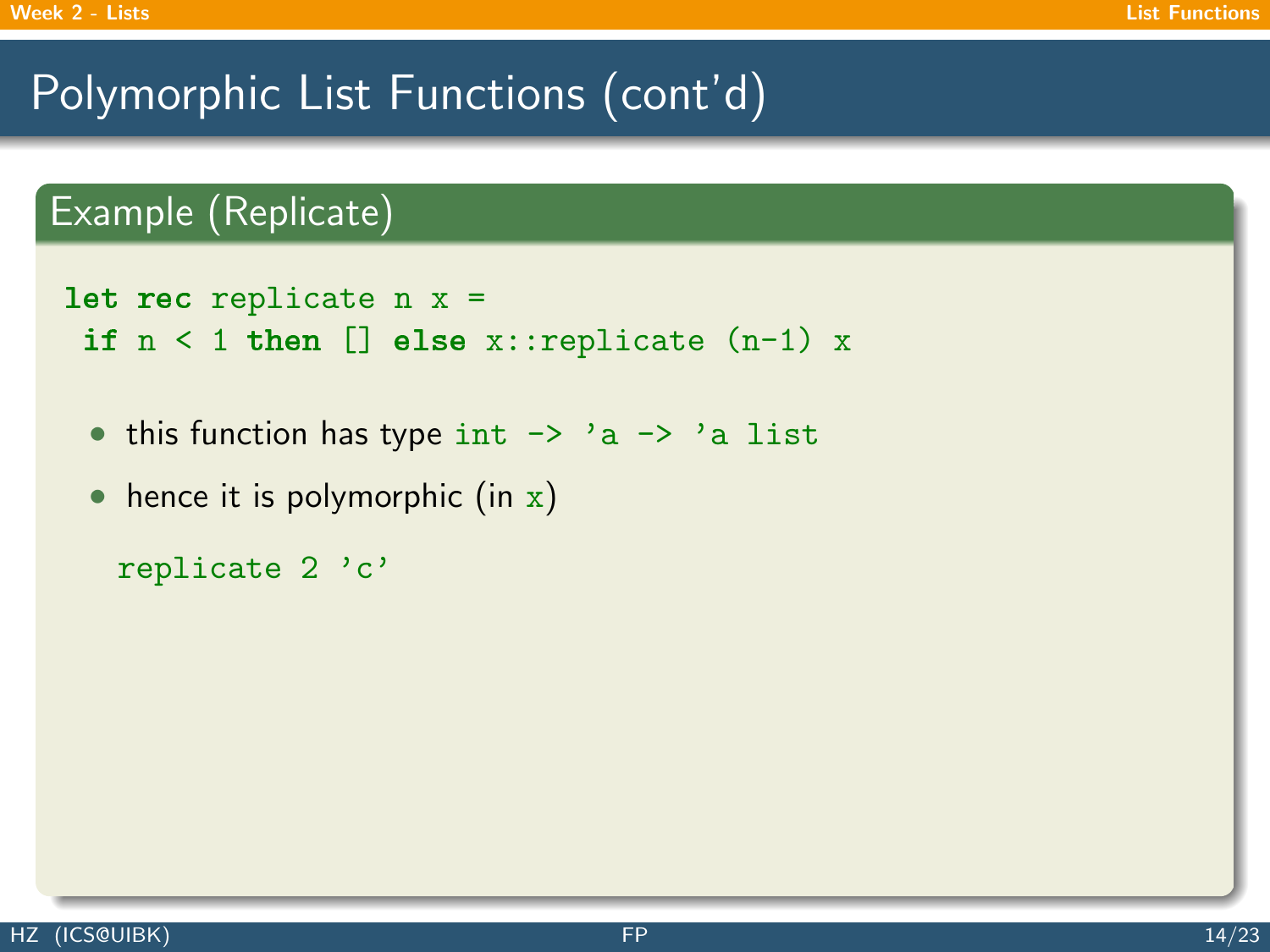```
let rec replicate n x =if n < 1 then [] else x::replicate (n-1) x
```
- this function has type int  $\rightarrow$  'a  $\rightarrow$  'a list
- hence it is polymorphic (in  $x$ )

```
replicate 2 'c'
\rightarrow if 2 < 1 then [] else 'c'::replicate (2-1) 'c'
```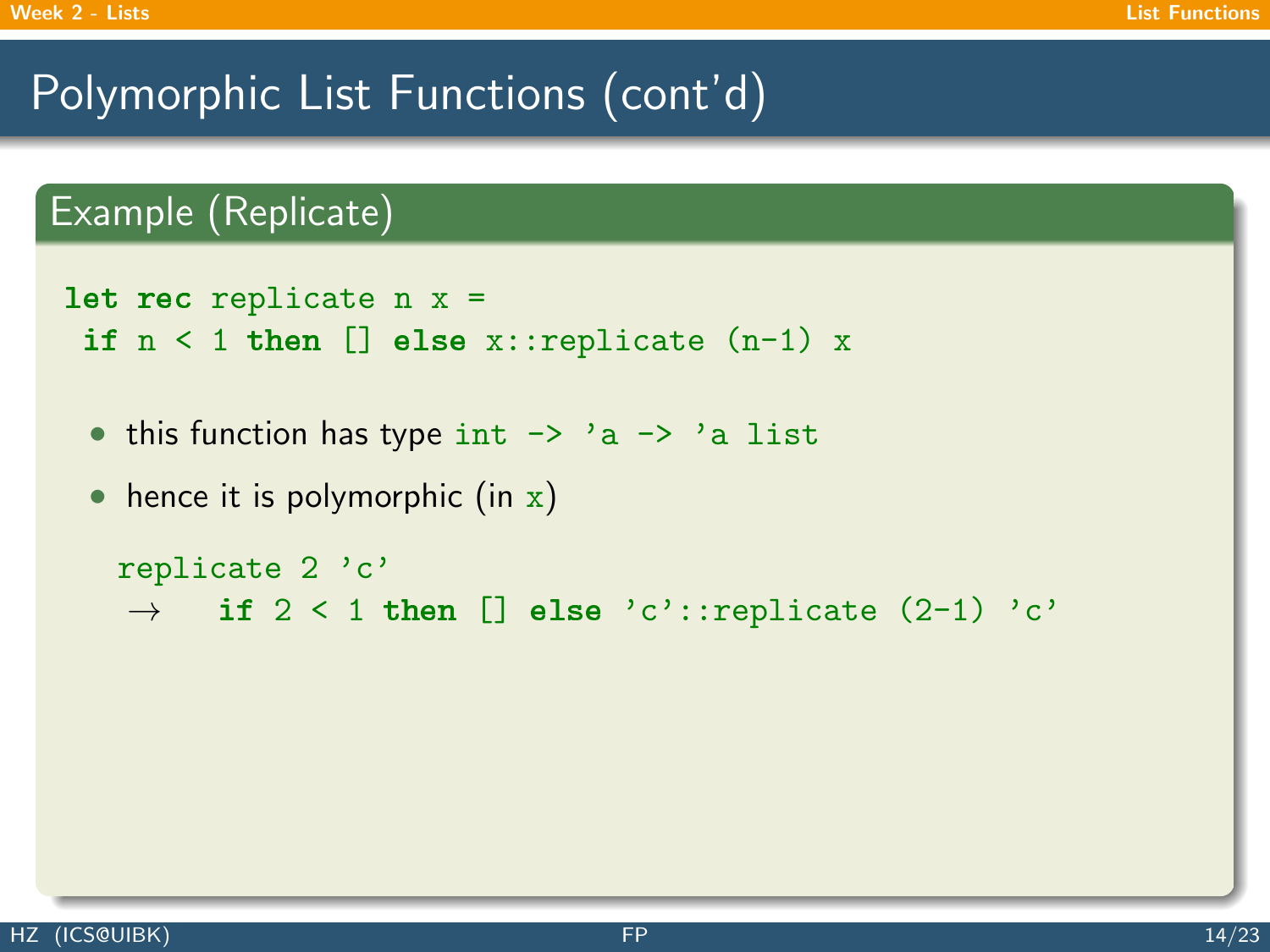```
let rec replicate n x =if n < 1 then [] else x::replicate (n-1) x
```
- this function has type int  $\rightarrow$  'a  $\rightarrow$  'a list
- hence it is polymorphic (in  $x$ )

```
replicate 2 'c'
\rightarrow if 2 < 1 then [] else 'c'::replicate (2-1) 'c'
\rightarrow^+ 'c'::replicate 1'c'
```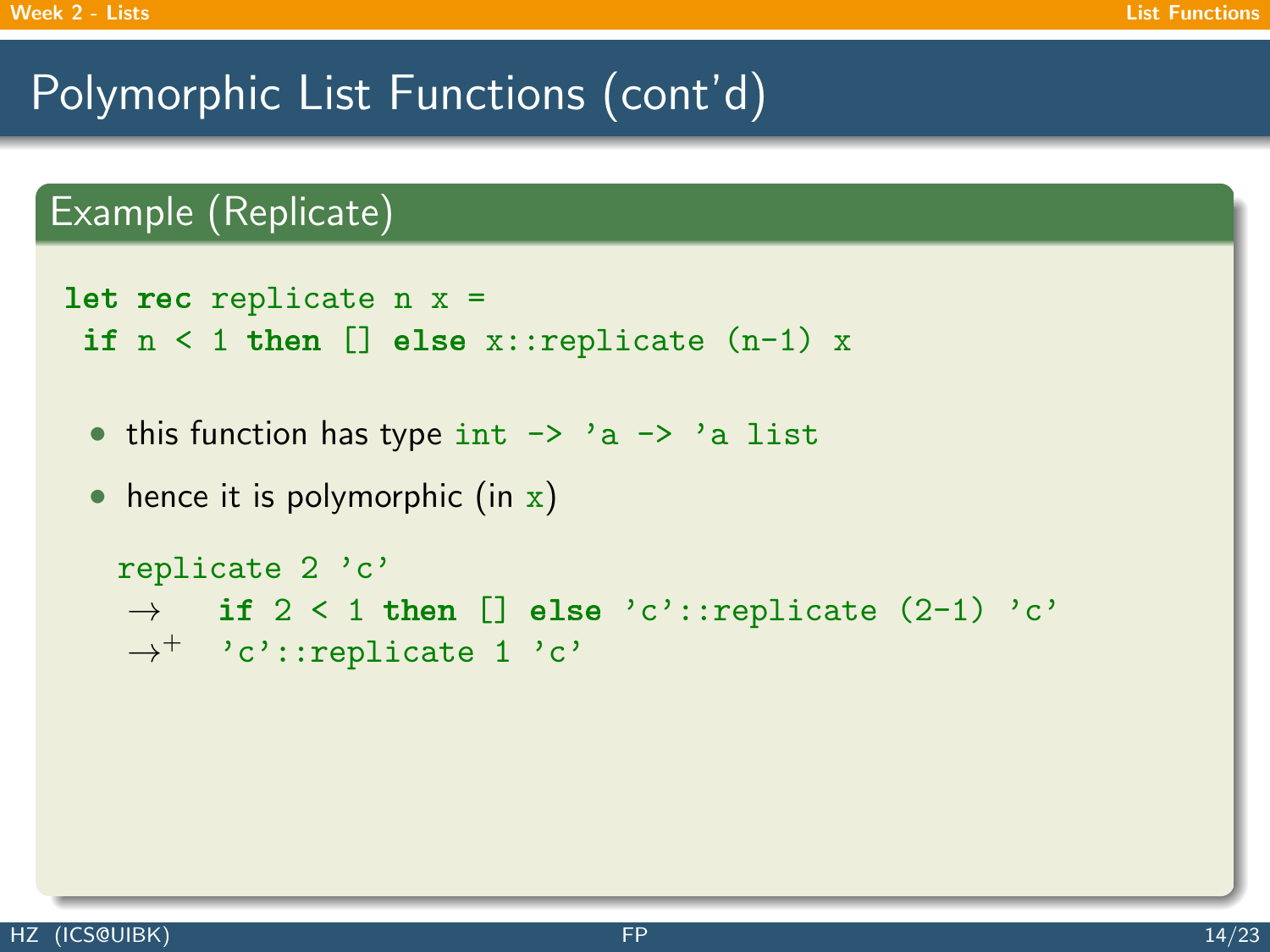```
let rec replicate n x =if n < 1 then [] else x::replicate (n-1) x
```
- this function has type int  $\rightarrow$  'a  $\rightarrow$  'a list
- hence it is polymorphic (in  $x$ )

```
replicate 2 'c'
\rightarrow if 2 < 1 then [] else 'c'::replicate (2-1) 'c'
\rightarrow^+ 'c'::replicate 1'c'
\rightarrow 'c'::if 1 < 1 then [] else 'c'::replicate (1-1) 'c'
```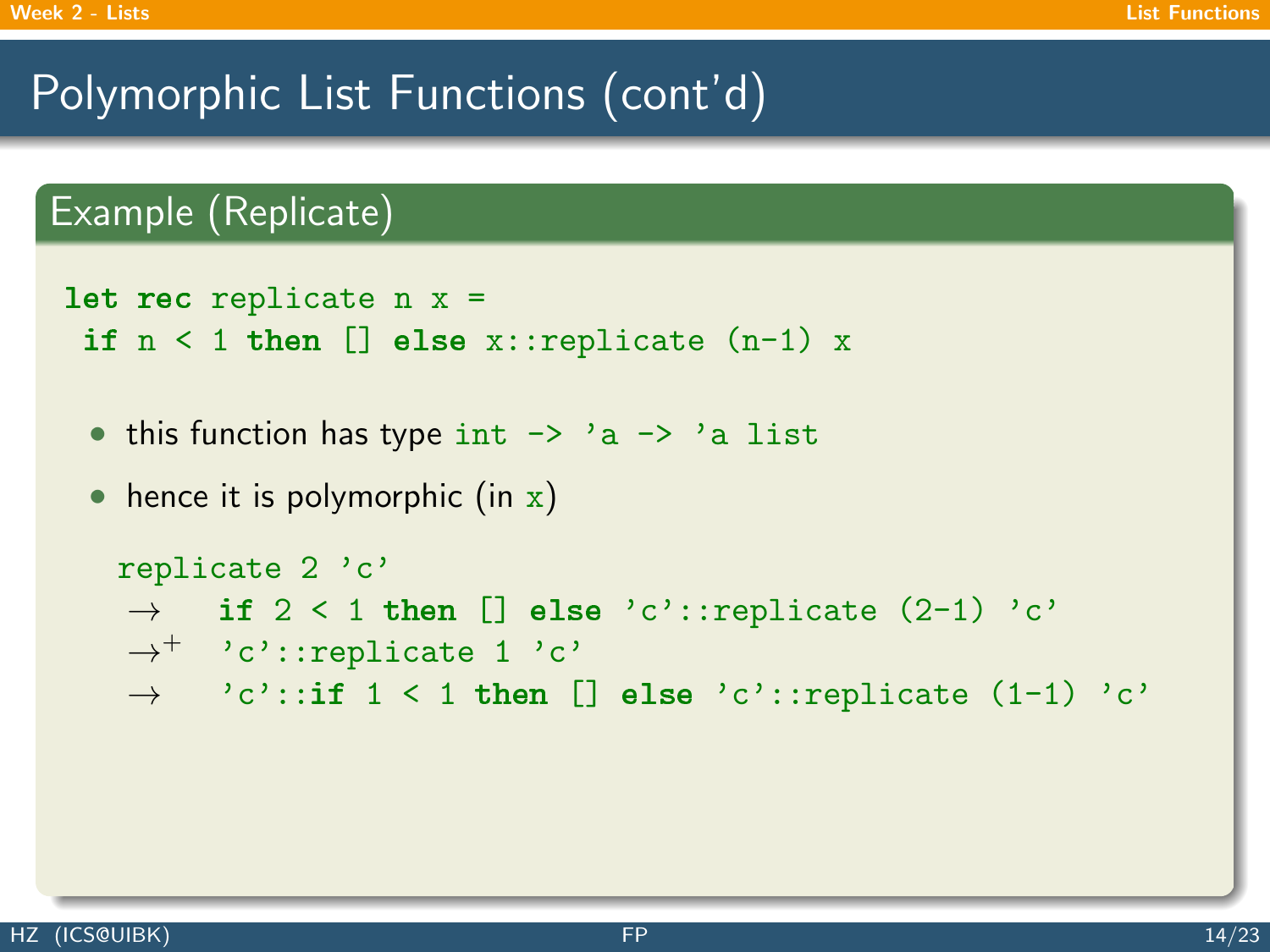```
let rec replicate n x =if n < 1 then [] else x::replicate (n-1) x
```
- this function has type int  $\rightarrow$  'a  $\rightarrow$  'a list
- hence it is polymorphic (in  $x$ )

```
replicate 2 'c'
\rightarrow if 2 < 1 then [] else 'c'::replicate (2-1) 'c'
\rightarrow^+ 'c'::replicate 1'c'
\rightarrow 'c'::if 1 < 1 then [] else 'c'::replicate (1-1) 'c'
\rightarrow^+ 'c'::'c'::replicate 0 'c'
```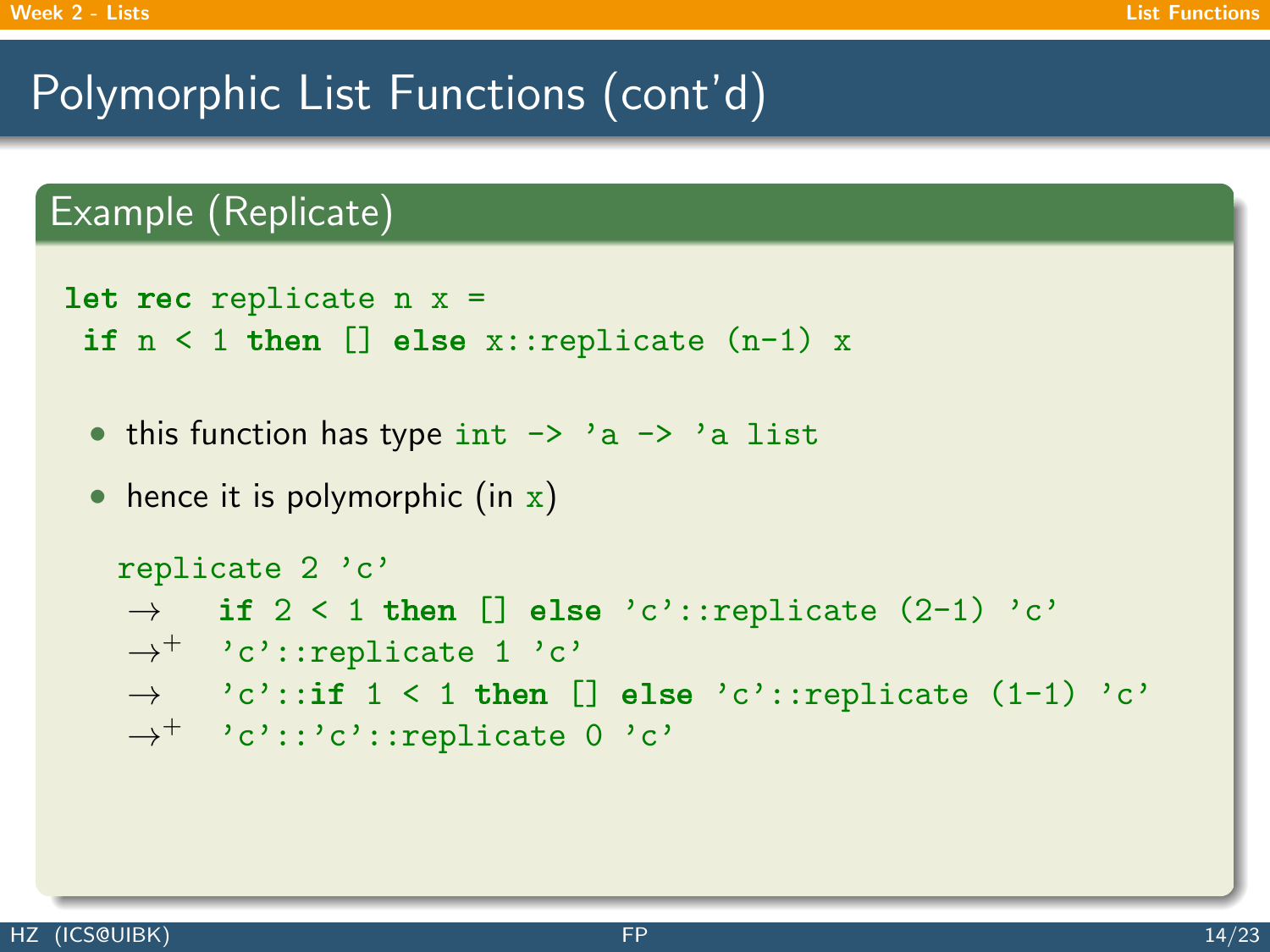```
let rec replicate n x =if n < 1 then [] else x::replicate (n-1) x
```
- this function has type int  $\rightarrow$  'a  $\rightarrow$  'a list
- hence it is polymorphic (in  $x$ )

```
replicate 2 'c'
\rightarrow if 2 < 1 then [] else 'c'::replicate (2-1) 'c'
\rightarrow^+ 'c'::replicate 1'c'
\rightarrow 'c'::if 1 < 1 then [] else 'c'::replicate (1-1) 'c'
\rightarrow^+ 'c'::'c'::replicate 0 'c'
\rightarrow 'c'::'c'::if 0 < 1 then []
                             else 'c'::replicate (0-1) 'c'
```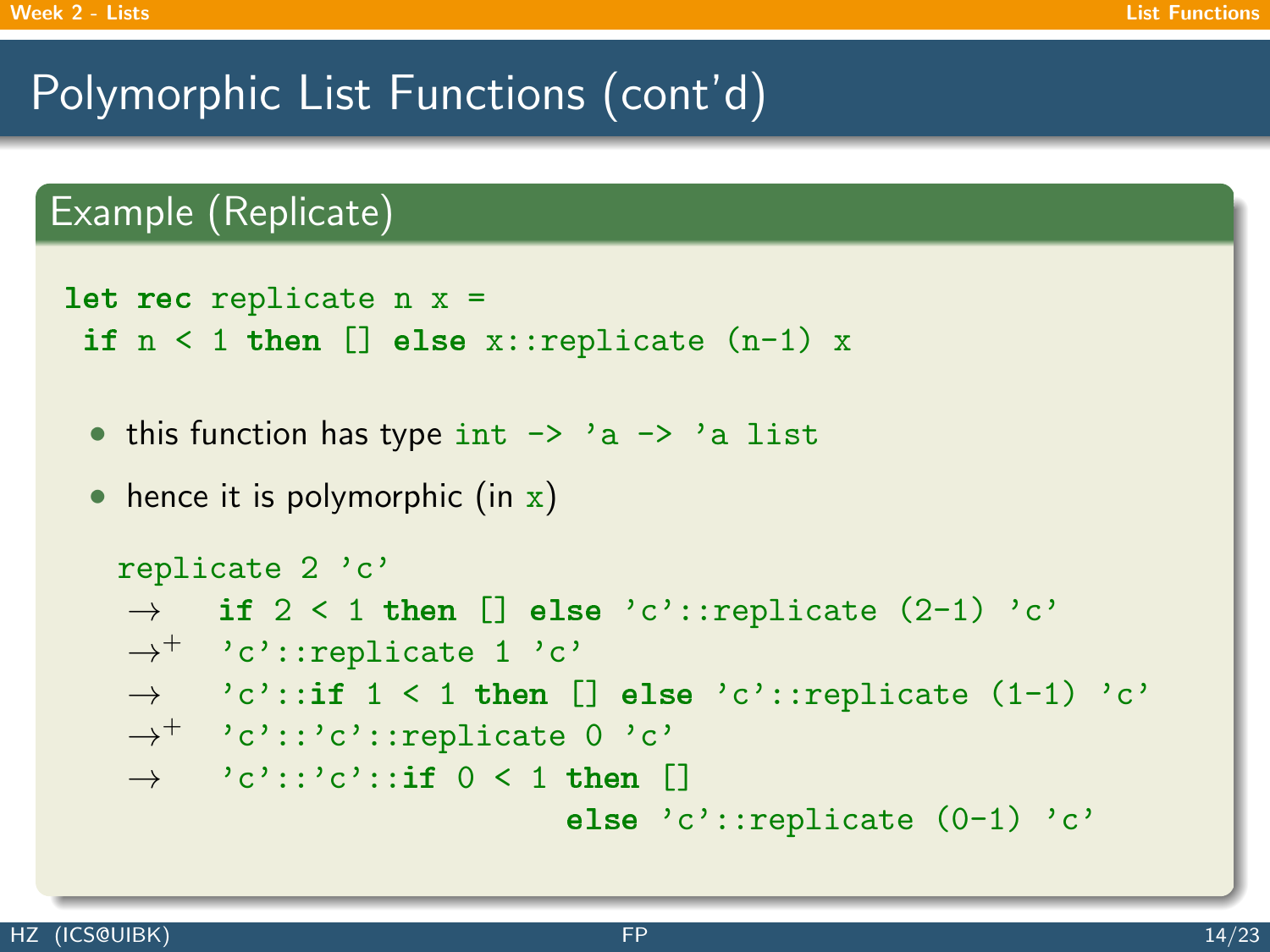```
let rec replicate n x =if n < 1 then [] else x::replicate (n-1) x
```
- this function has type int  $\rightarrow$  'a  $\rightarrow$  'a list
- hence it is polymorphic (in  $x$ )

```
replicate 2 'c'
\rightarrow if 2 < 1 then [] else 'c'::replicate (2-1) 'c'
\rightarrow^+ 'c'::replicate 1'c'
\rightarrow 'c'::if 1 < 1 then [] else 'c'::replicate (1-1) 'c'
\rightarrow^+ 'c'::'c'::replicate 0 'c'
\rightarrow 'c'::'c'::if 0 < 1 then []
                              else 'c'::replicate (0-1) 'c'
\rightarrow^+ ['c':'c']
```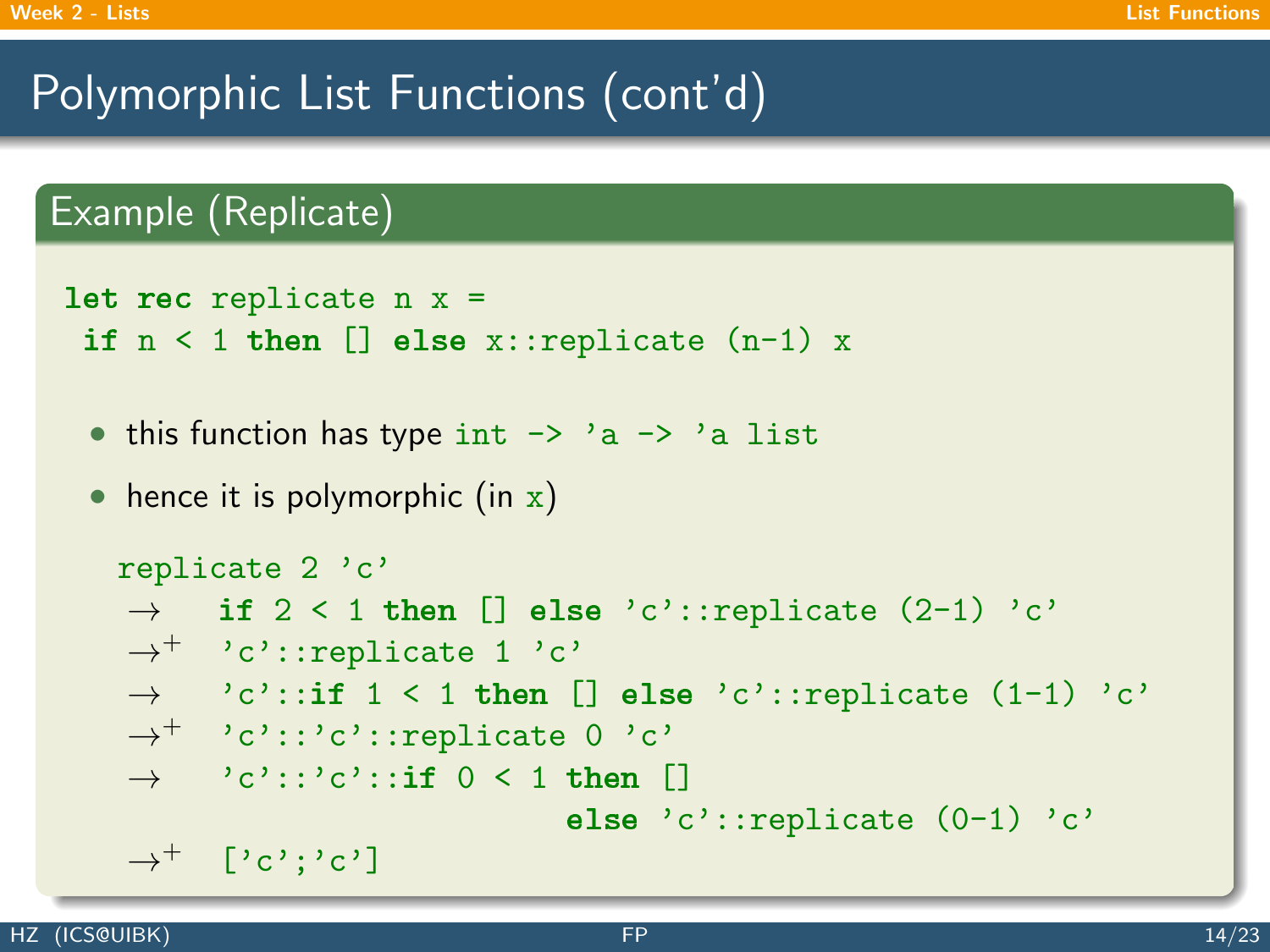### Functions on Integer Lists

#### Example (Range, Sum, Prod)

```
let rec range m n = if m >= n then []
                                         else m::range (m+1) n
let rec sum = function \begin{bmatrix} 1 & -2 \end{bmatrix}\vert x:: xs \rightarrow x + sum xs
let rec prod = function ] \longrightarrow 1\vert x:: xs \rightarrow x * prod xs
```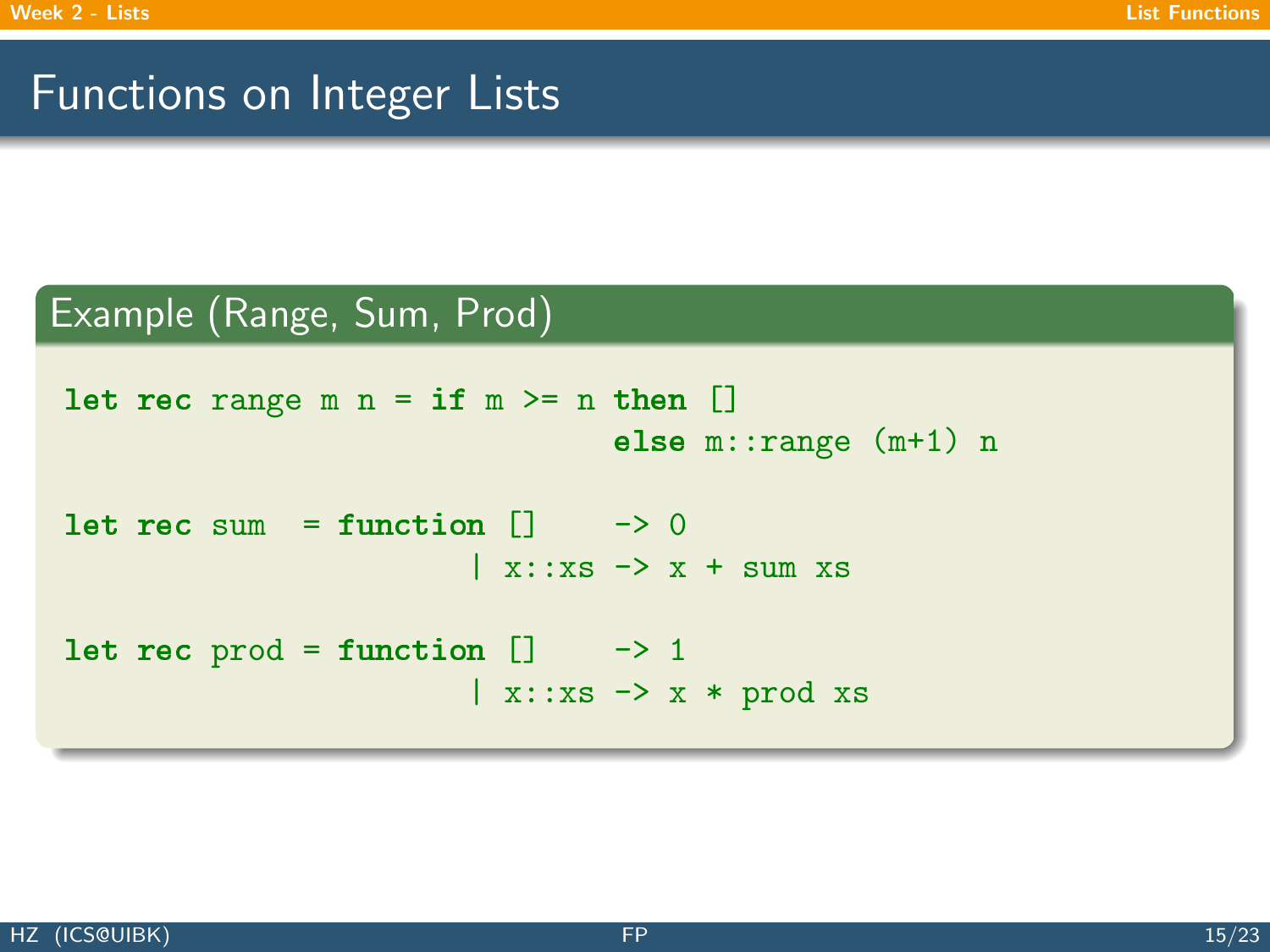## Functions on Integer Lists (cont'd)

range 1 3 = [1;2] range 3 2 = []

sum 
$$
[1;2;3] = 1 + 2 + 3
$$
  
sum  $[]=0$ 

$$
prod [1;2;3] = 1 * 2 * 3
$$
  
prod [j] = 1

sum(range 1 n) = 
$$
\sum_{i=1}^{n-1} i
$$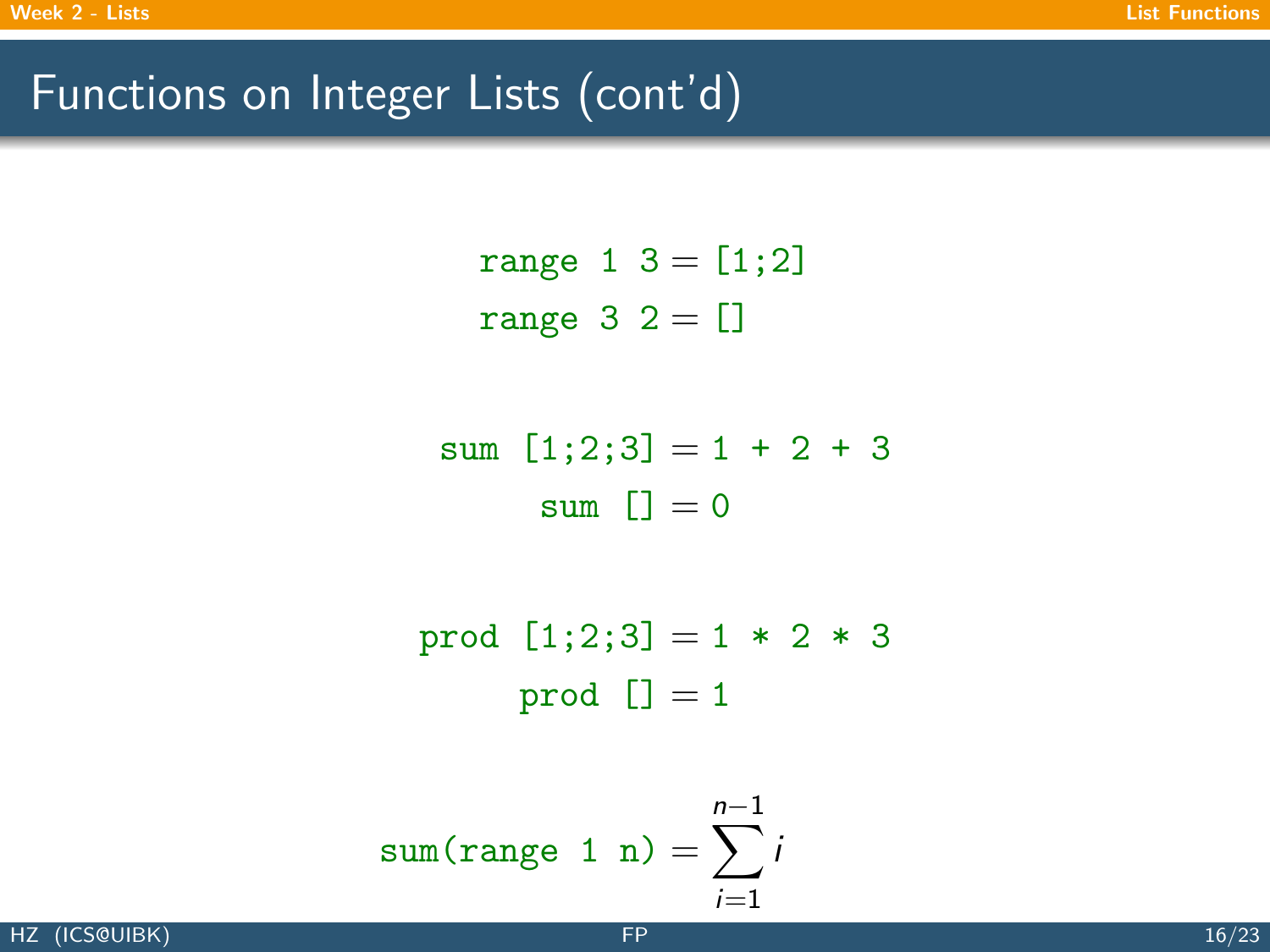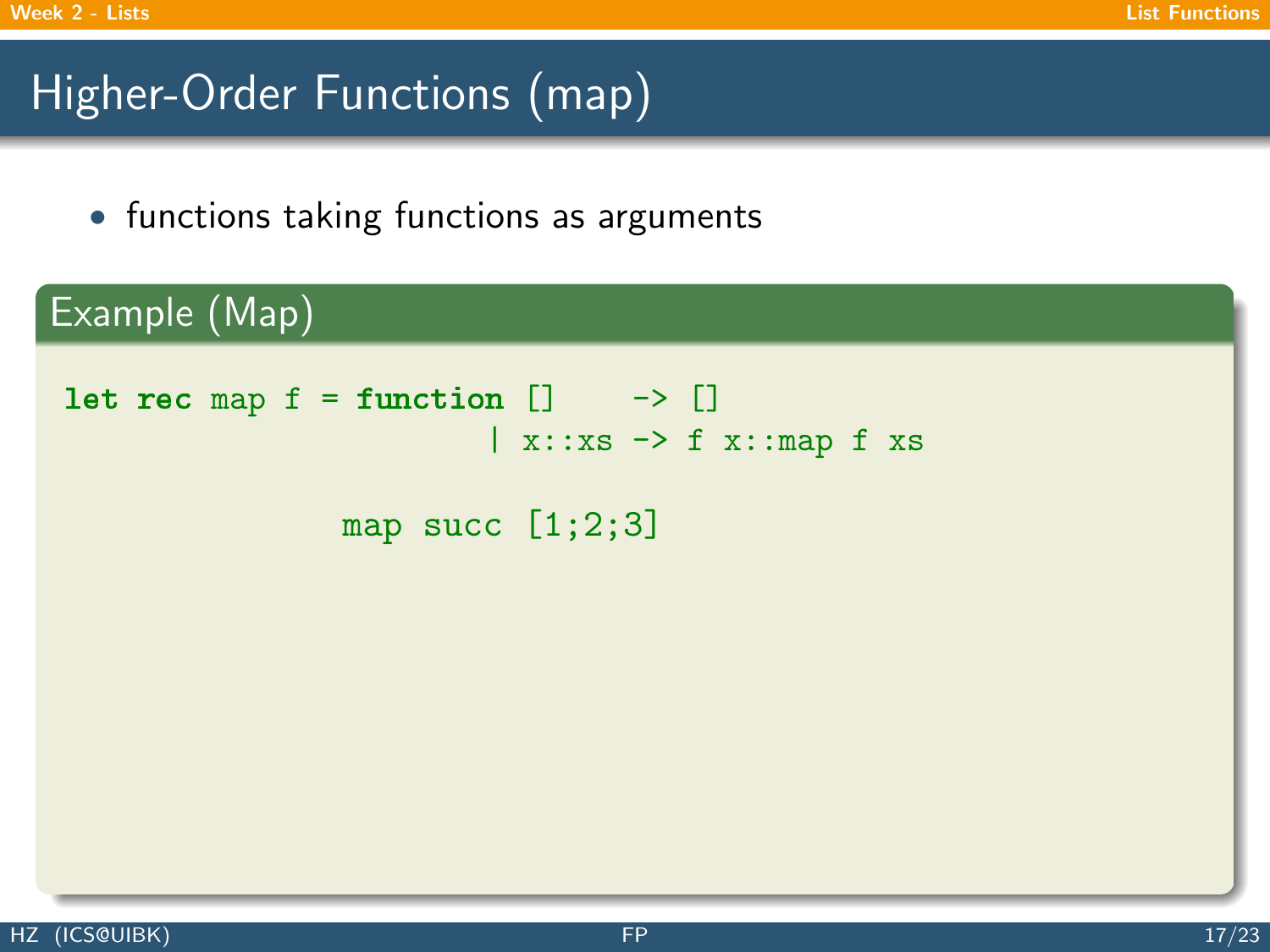```
Example (Map)
let rec map f = function ] -> []
                           \vert x::xs \rightarrow f x::map f xs
                 map succ [1;2;3]\rightarrow succ 1::map succ [2;3]
```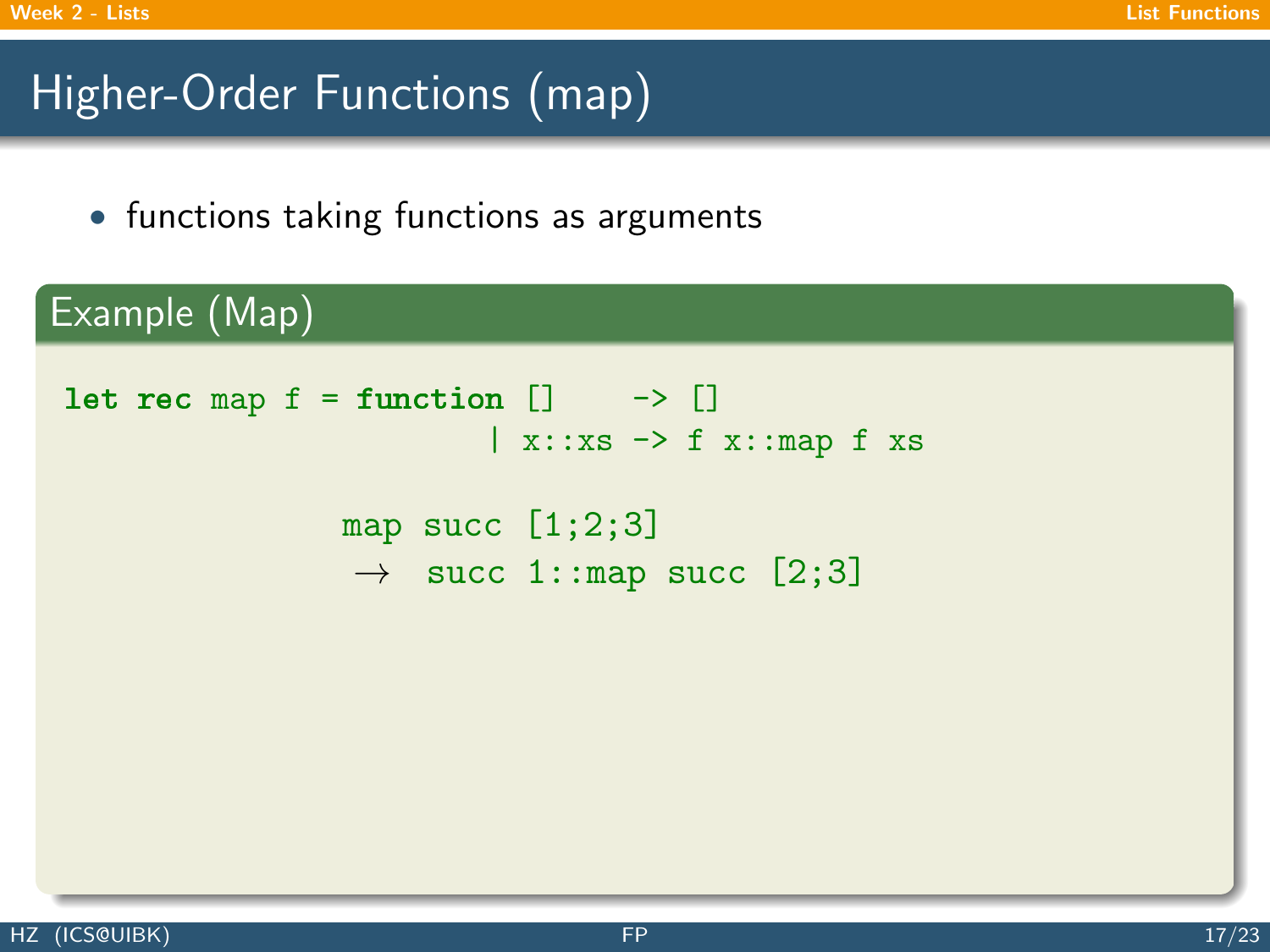```
Example (Map)
let rec map f = function ] -> []
                           \vert x::xs \rightarrow f x::map f xs
                  map succ [1;2;3]\rightarrow succ 1::map succ [2;3]
                   \rightarrow 2::map succ [2;3]
```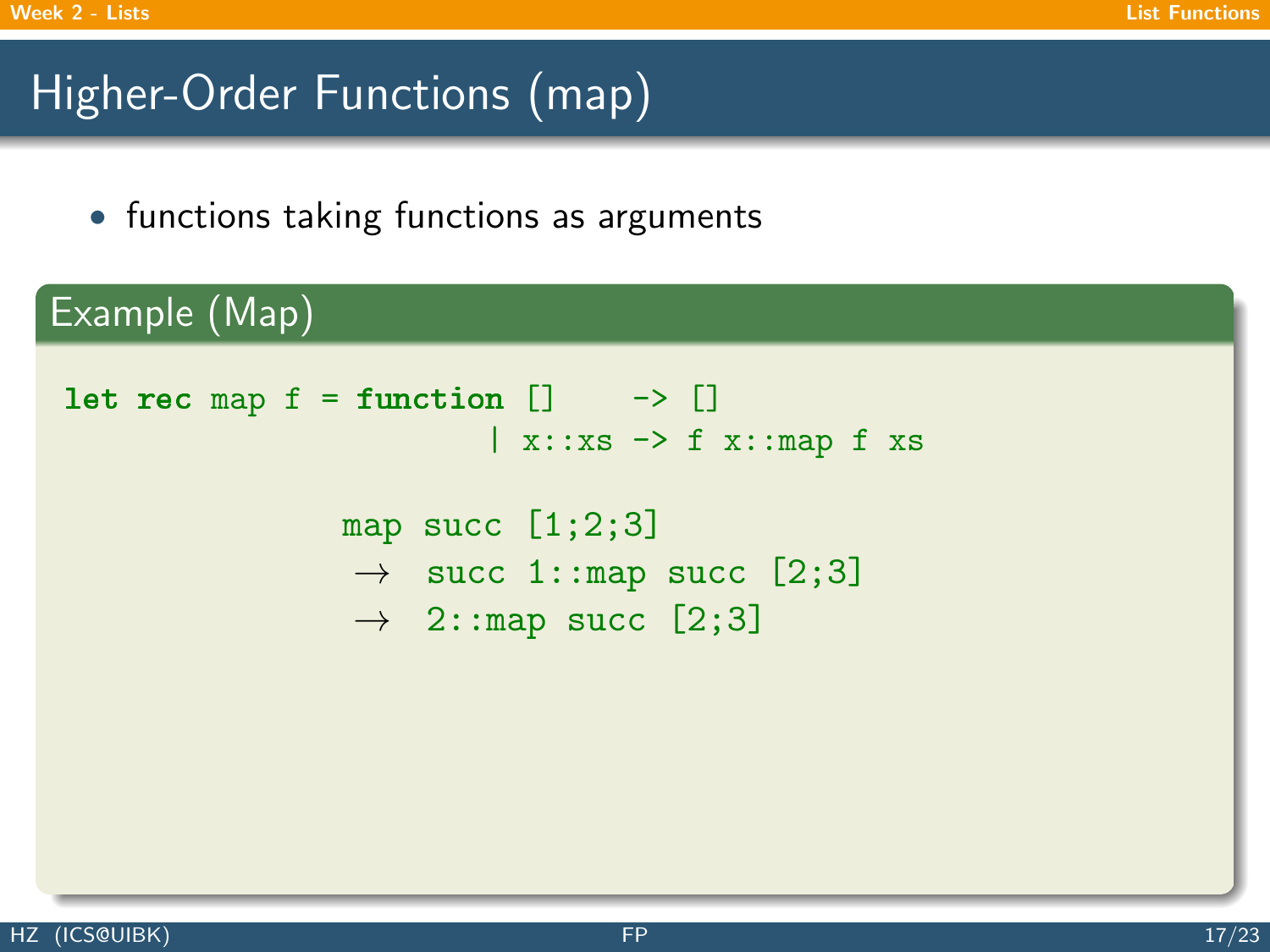```
Example (Map)
 let rec map f = function ] -> []
                            \vert x::xs \rightarrow f x::map f xs
                  map succ [1;2;3]\rightarrow succ 1::map succ [2;3]
                   \rightarrow 2::map succ [2;3]
                   \rightarrow 2::succ 2::map succ [3]
```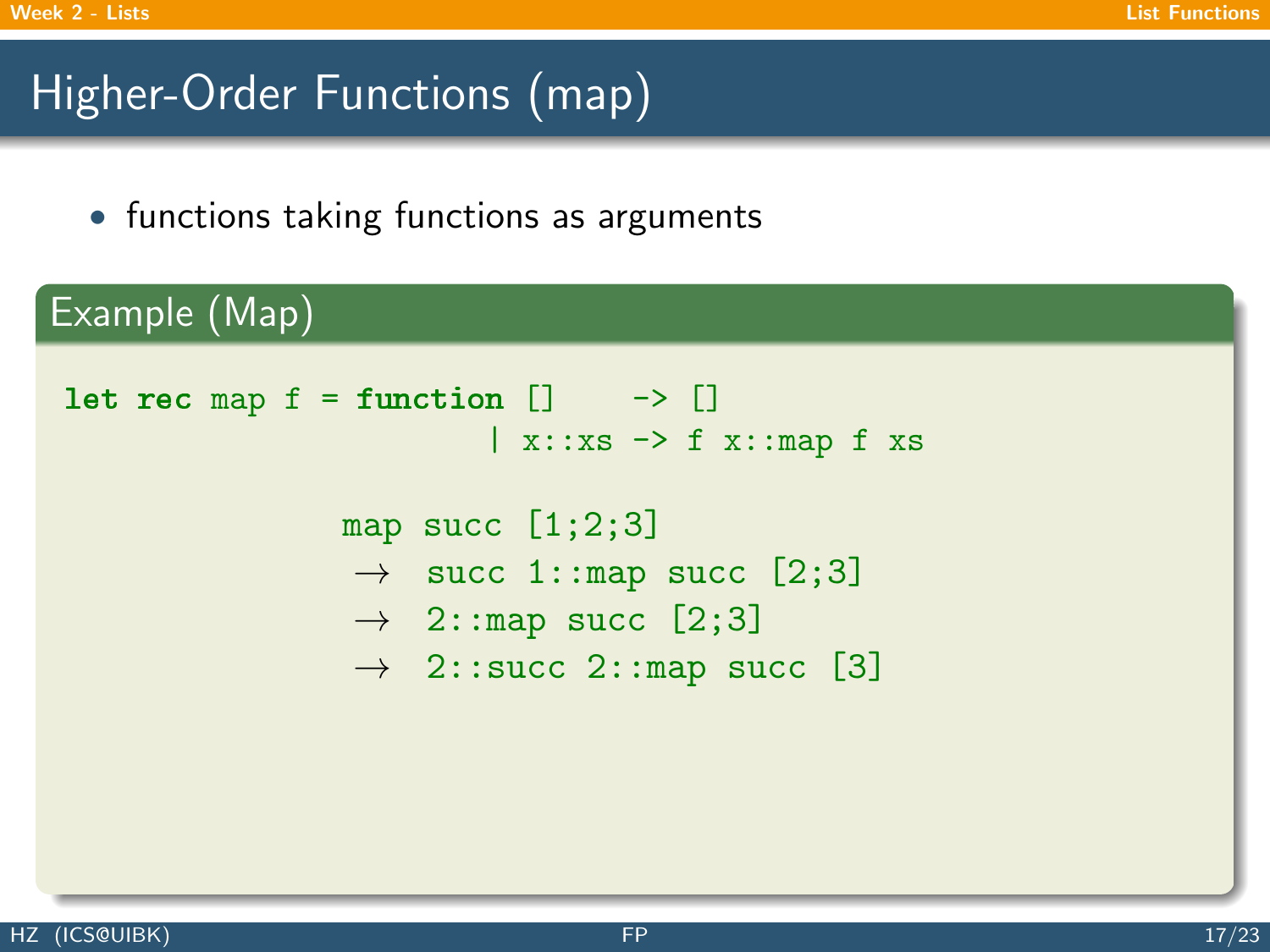```
Example (Map)
 let rec map f = function ] -> []
                            \vert x::xs \rightarrow f x::map f xs
                  map succ [1;2;3]\rightarrow succ 1::map succ [2;3]
                   \rightarrow 2::map succ [2;3]
                   \rightarrow 2::succ 2::map succ [3]
                   \rightarrow 2::3::map succ [3]
```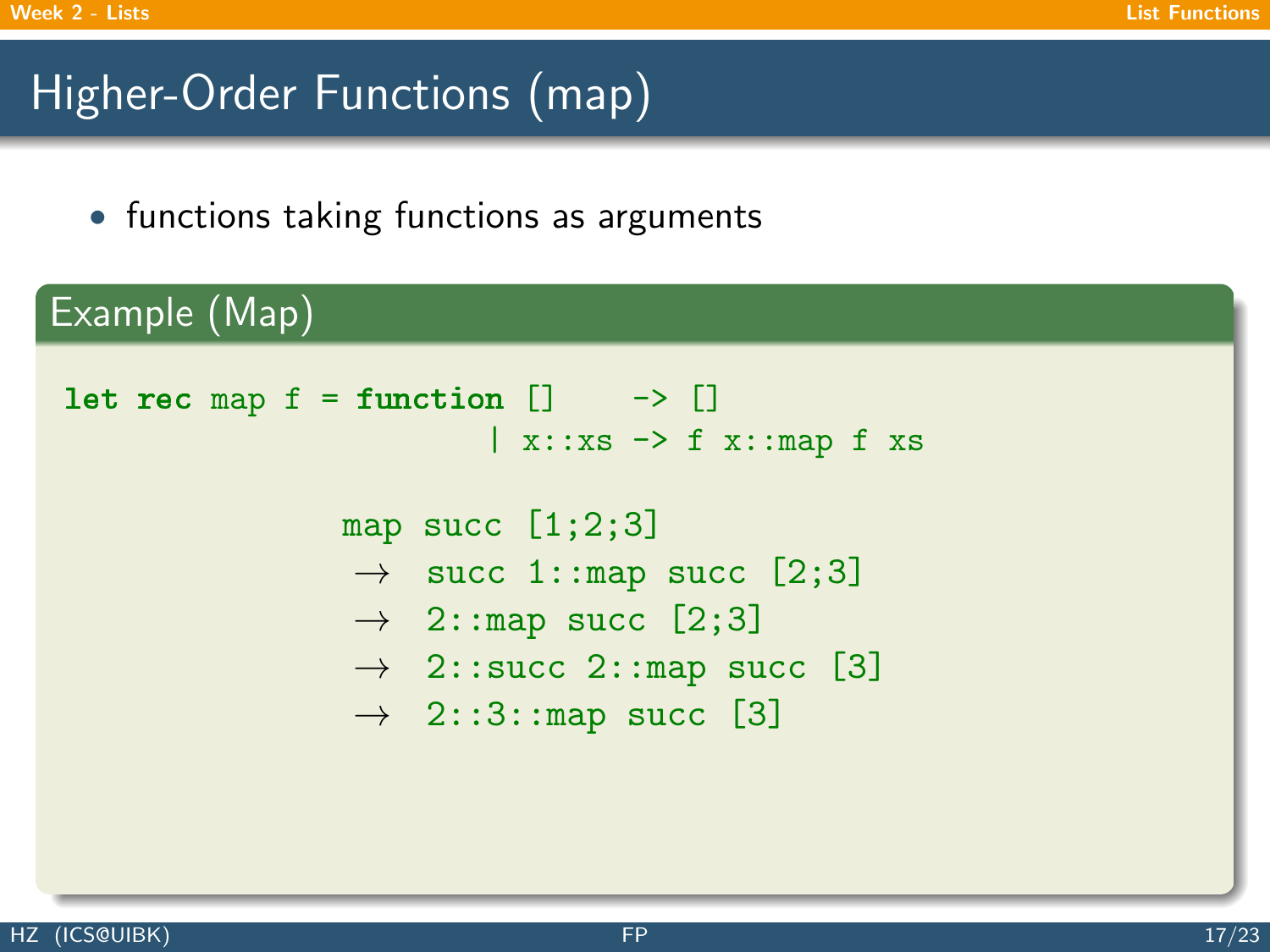```
Example (Map)
 let rec map f = function ] -> []
                            \vert x::xs \rightarrow f x::map f xs
                  map succ [1;2;3]\rightarrow succ 1::map succ [2;3]
                   \rightarrow 2::map succ [2;3]
                   \rightarrow 2::succ 2::map succ [3]
                   \rightarrow 2::3::map succ [3]
                   \rightarrow 2::3::succ 3::map succ []
```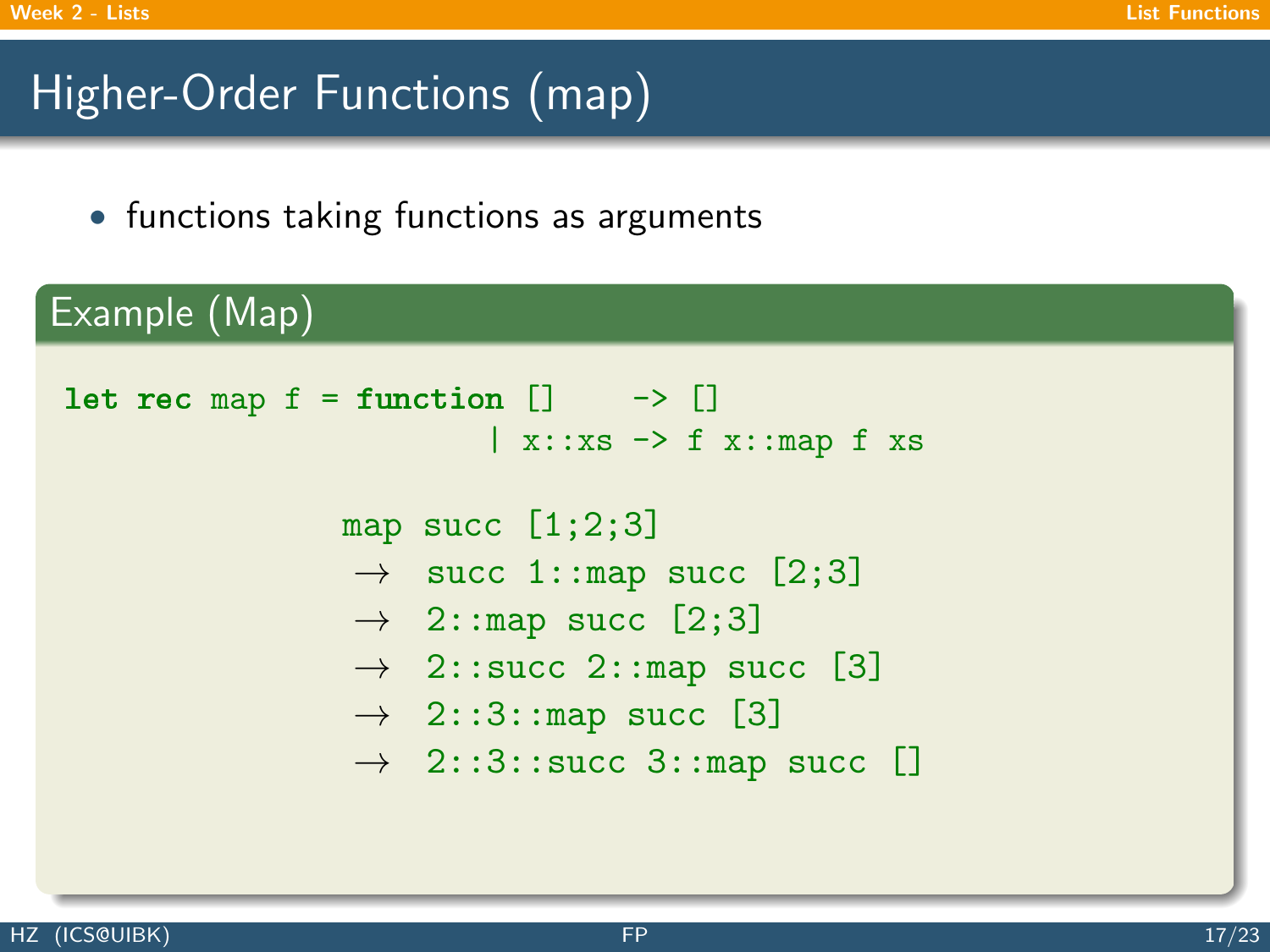```
Example (Map)
 let rec map f = function ] -> []
                             \vert x::xs \rightarrow f x::map f xs
                   map succ [1;2;3]\rightarrow succ 1::map succ [2;3]
                   \rightarrow 2::map succ [2;3]
                   \rightarrow 2::succ 2::map succ [3]
                   \rightarrow 2::3::map succ [3]
                   \rightarrow 2::3::succ 3::map succ []
                   \rightarrow 2::3::4::map succ []
```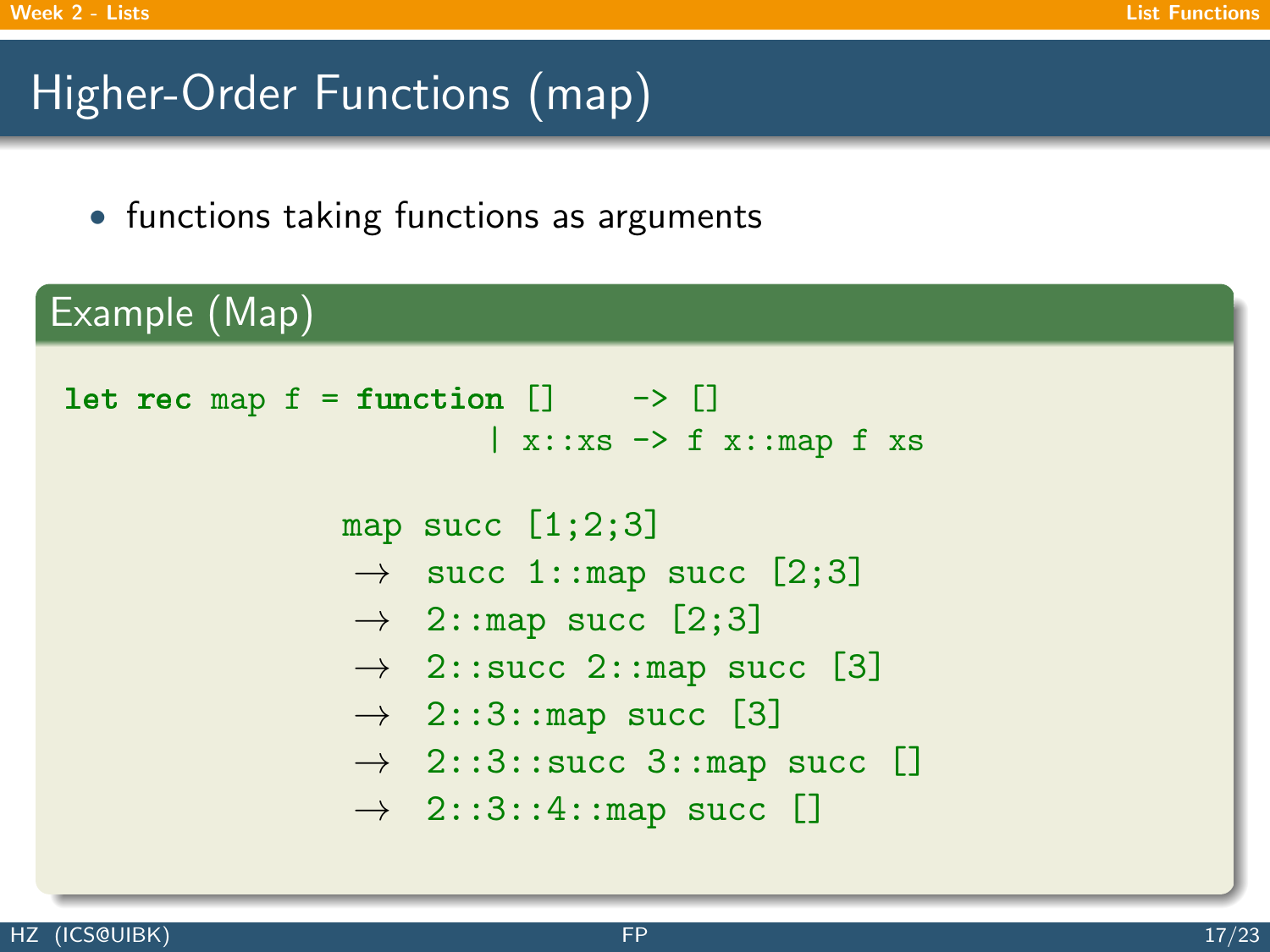```
Example (Map)
 let rec map f = function ] -> []
                             \vert x::xs \rightarrow f x::map f xs
                   map succ [1;2;3]\rightarrow succ 1::map succ [2;3]
                    \rightarrow 2::map succ [2;3]
                    \rightarrow 2::succ 2::map succ [3]
                    \rightarrow 2::3::map succ [3]
                    \rightarrow 2::3::succ 3::map succ []
                    \rightarrow 2::3::4::map succ []
                    \rightarrow 2::3::4:: [] = [2;3;4]
```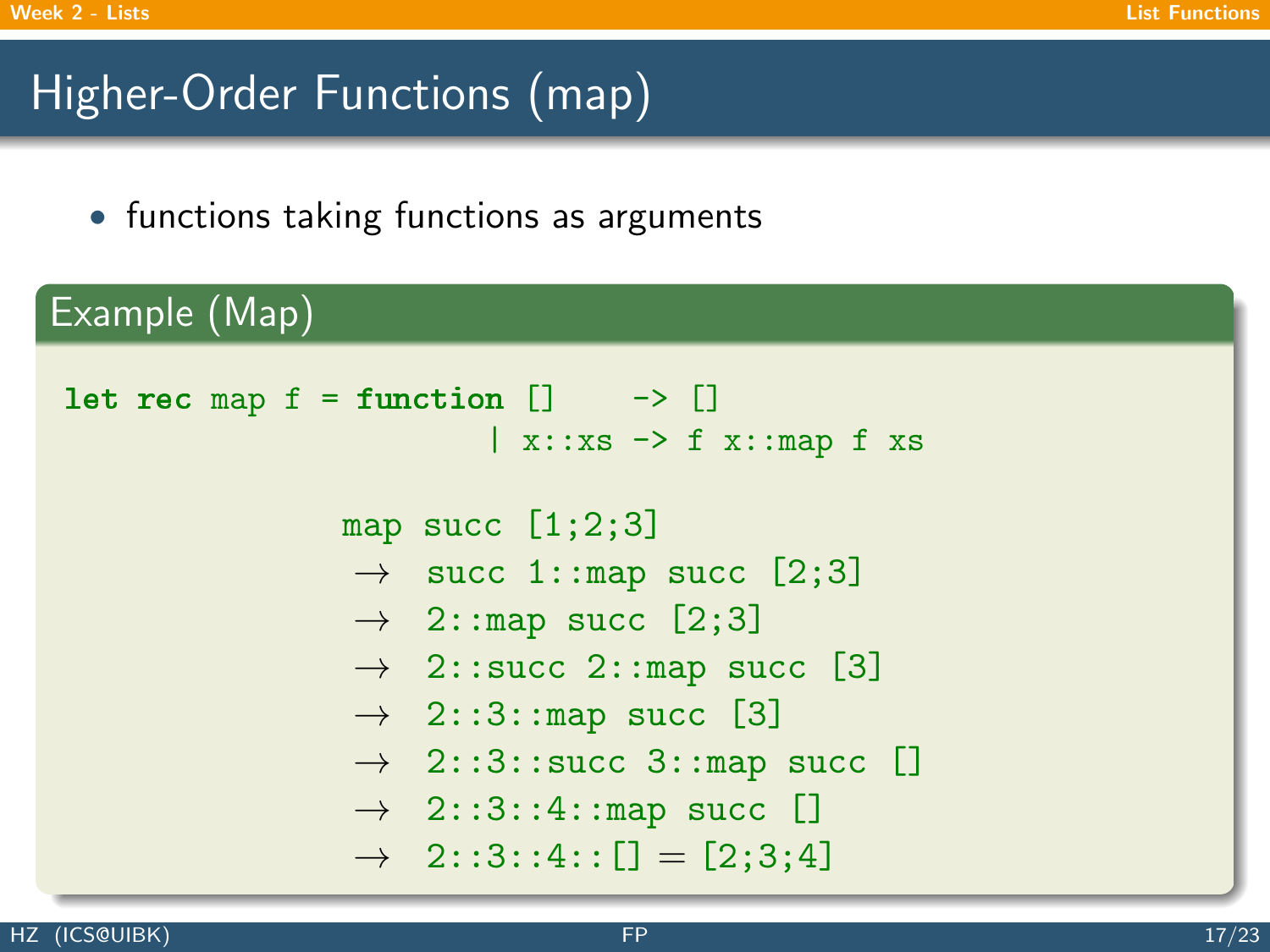## Higher-Order Functions (foldr)

let rec foldr f  $b =$  function  $\begin{bmatrix} 1 & -b \\ 0 & -c \end{bmatrix}$  $\vert$  x::xs  $\rightarrow$  f x (foldr f b xs)

- this function has type  $('a \rightarrow 'b \rightarrow 'b) \rightarrow 'b \rightarrow 'a$  list  $\rightarrow 'b$
- this function computes

foldr f b  $[e1; e2; \dots; eN] = f$  e1 (f e2  $(\dots (f \text{ eN b}) \dots)$ )

• this function is useful to implement other functions

let sum  $xs = List.foldr (+ ) 0 xs$ 

let prod  $xs = List.floatdr$  (  $*)$  1  $xs$ 

• here Lst refers to a module (see next section)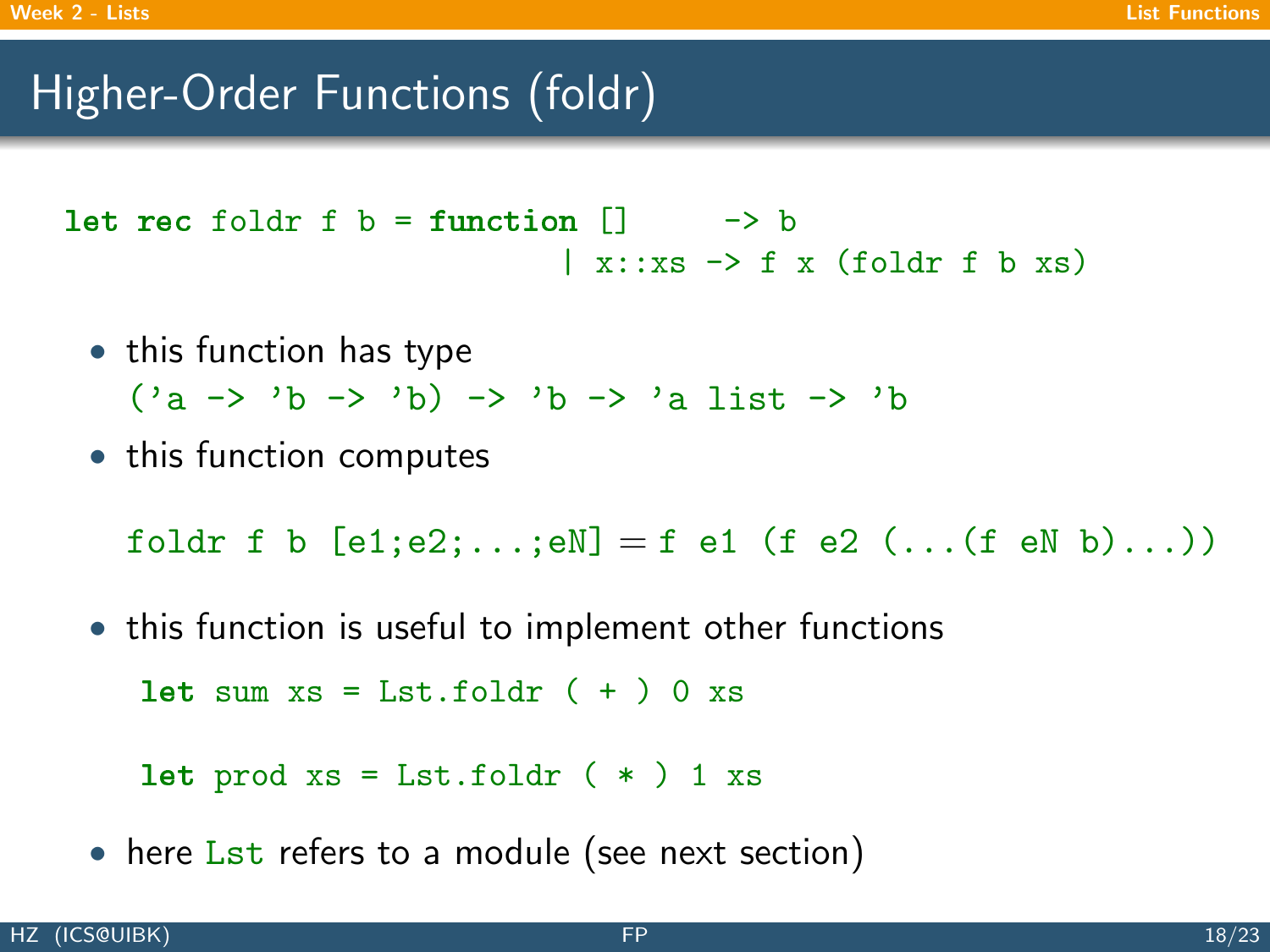## <span id="page-43-0"></span>**Overview**

### • [Week 2 - Lists](#page-1-0)

- [Summary of Week 1](#page-2-0)
- [List Basics](#page-13-0)
- **[List Functions](#page-18-0)**
- **[Modules](#page-43-0)**

 $75 + S1$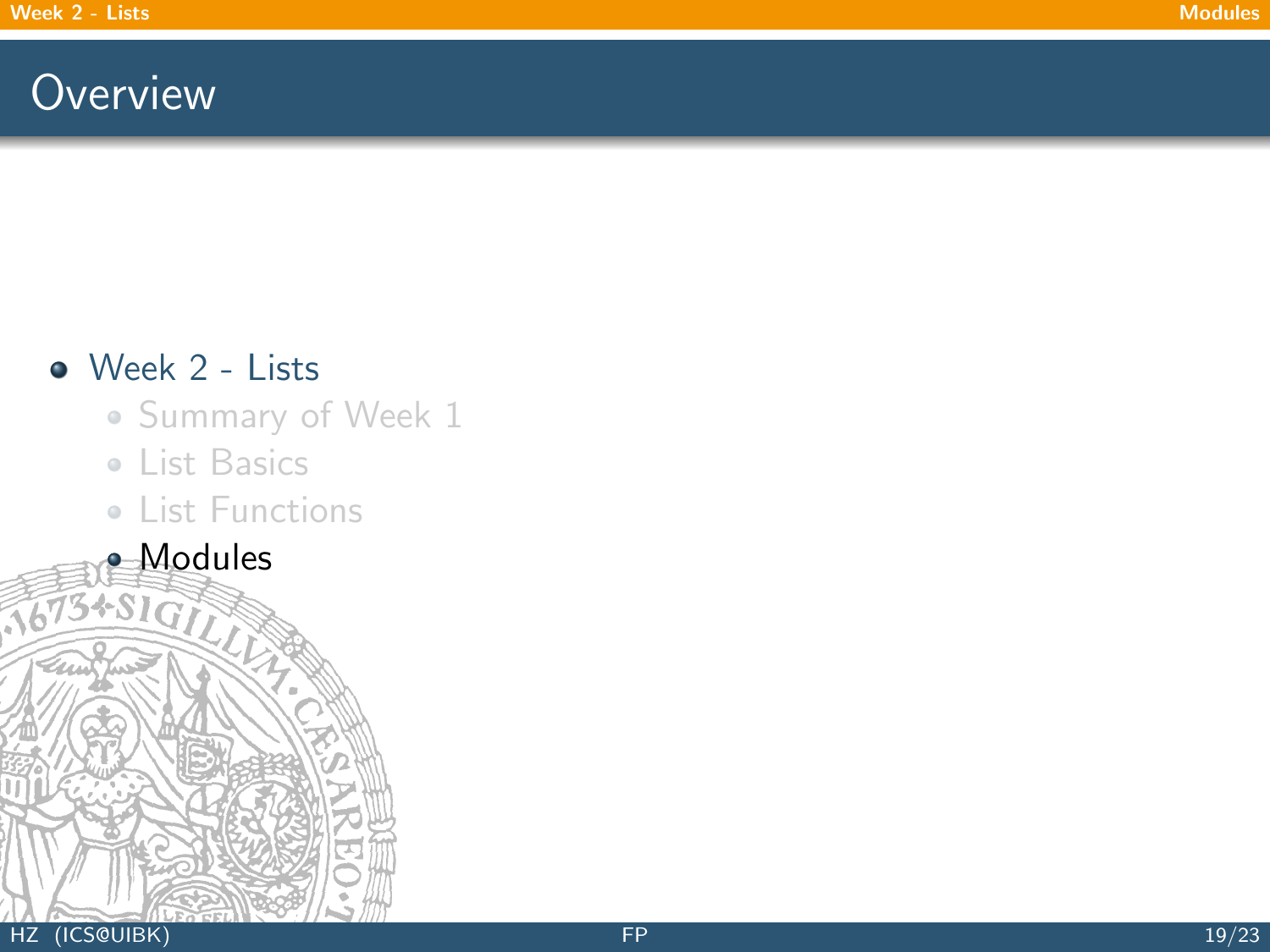## Structuring Code

#### Modules are used to ...

- split source code into several files
- separate namespaces for functions and types
- abstract from concrete representations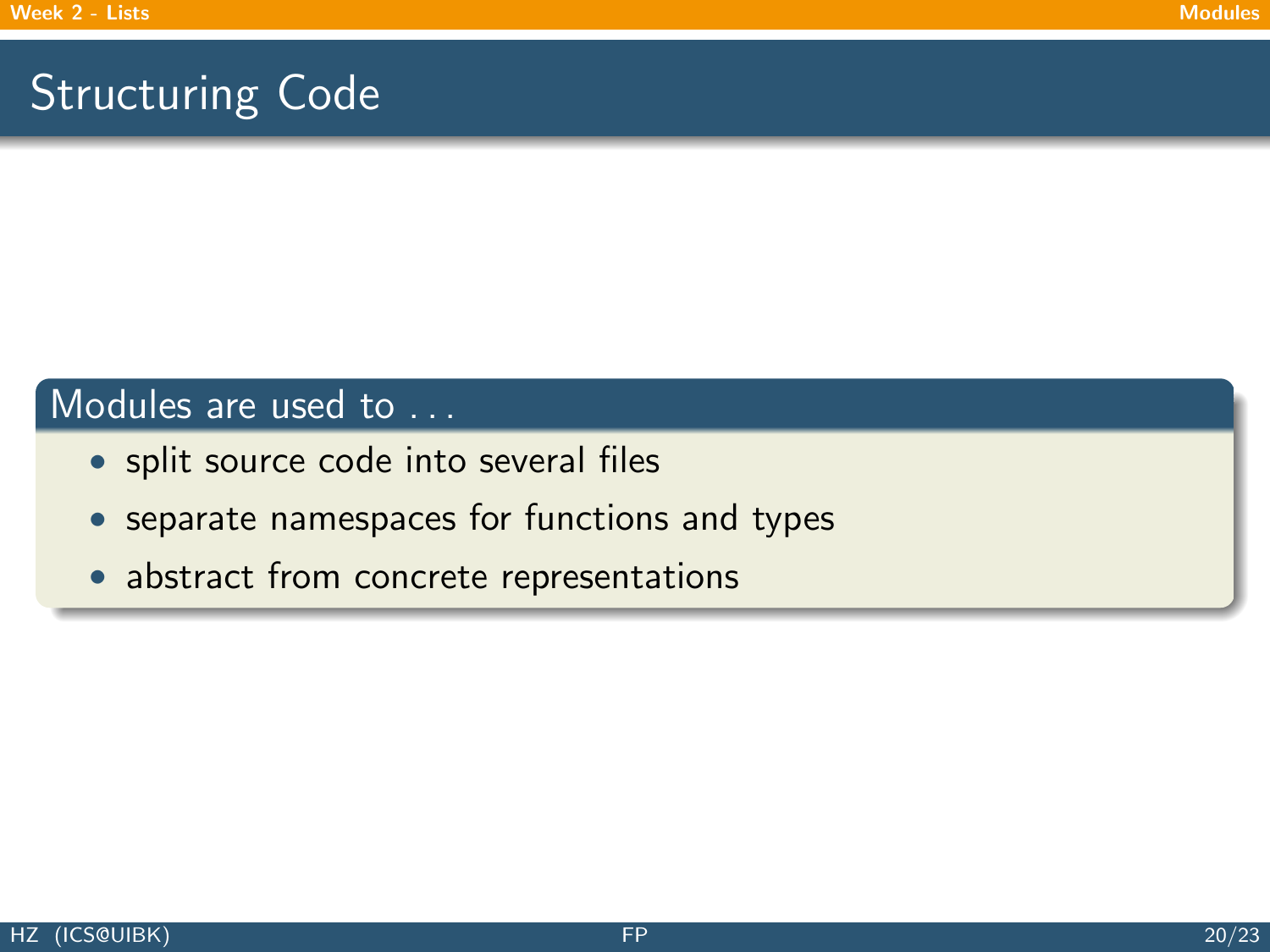# Module Basics - Split Source Code

- for each module *Module* create implementation file *module*.ml
- code of each module goes into corresponding \*.ml file

### $\overline{\mathsf{F}}$ vample

| LAULING                  |                                               |  |  |  |
|--------------------------|-----------------------------------------------|--|--|--|
|                          |                                               |  |  |  |
| $let hd = $              | <b>let rec</b> range $m = $                   |  |  |  |
| $let t1 = $              | $ $ let sum = $\ldots$                        |  |  |  |
| let rec map $f = $       | $\vert \text{let } \text{prod} = \dots \vert$ |  |  |  |
| $let$ rec foldr f $b = $ | IntLst.ml                                     |  |  |  |
| Lst.m1                   |                                               |  |  |  |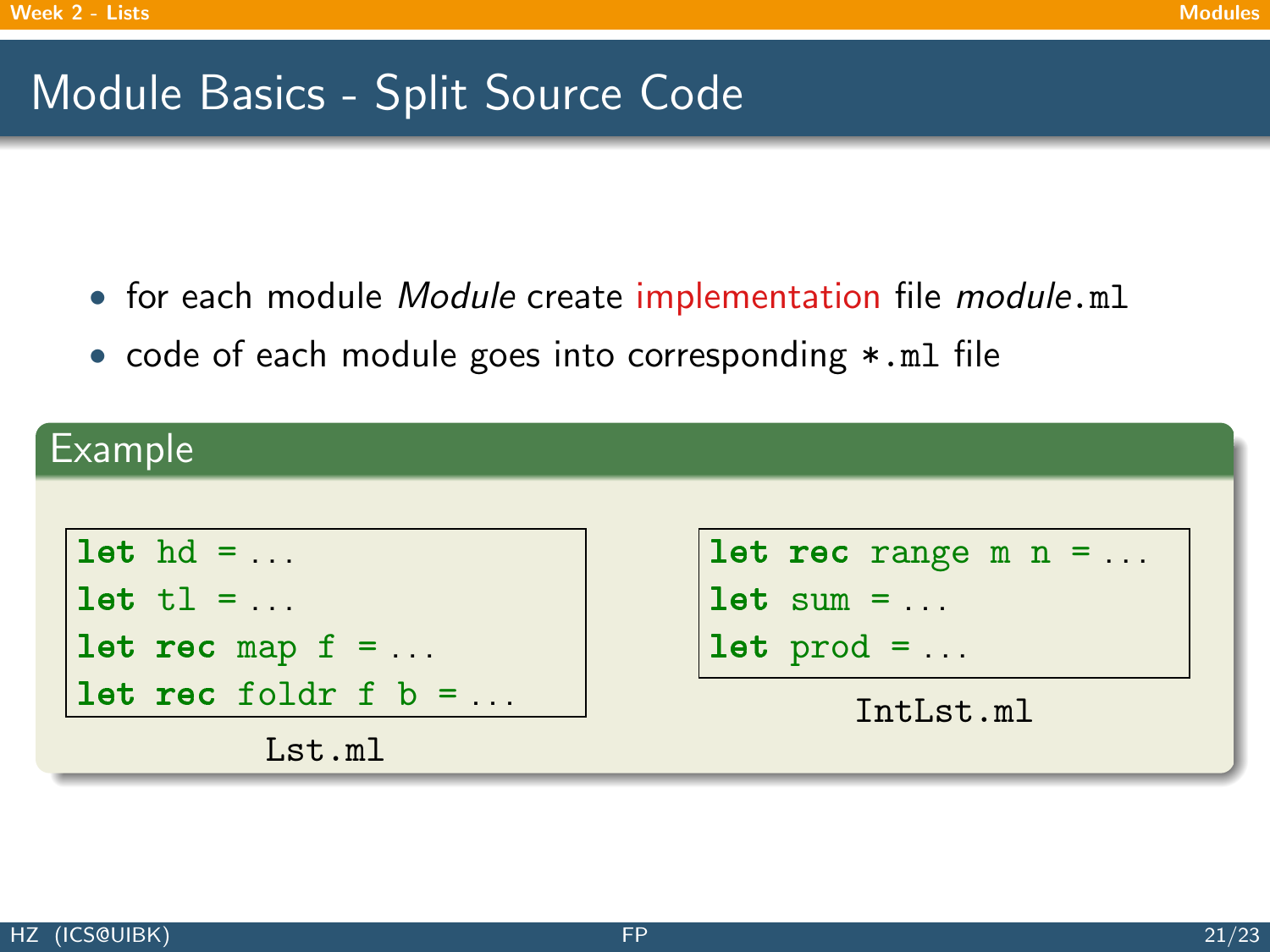# Module Basics - Separate Namespaces

- refer to function fun from module Module by Module.fun
- no problem to have same function names in different modules

### Example

Compute greatest number that can be encoded in binary using  $n$  bits

```
let pow2 n = IntList.pop(dList.replicate n 2)
```

```
Int.ml
```

```
let \ min() =let n = read(int() inlet r =IntLst.sum (Lst.map Int.pow2 (IntLst.range 0 n)) in
Printf.printf "%i\n" r
in main()
```